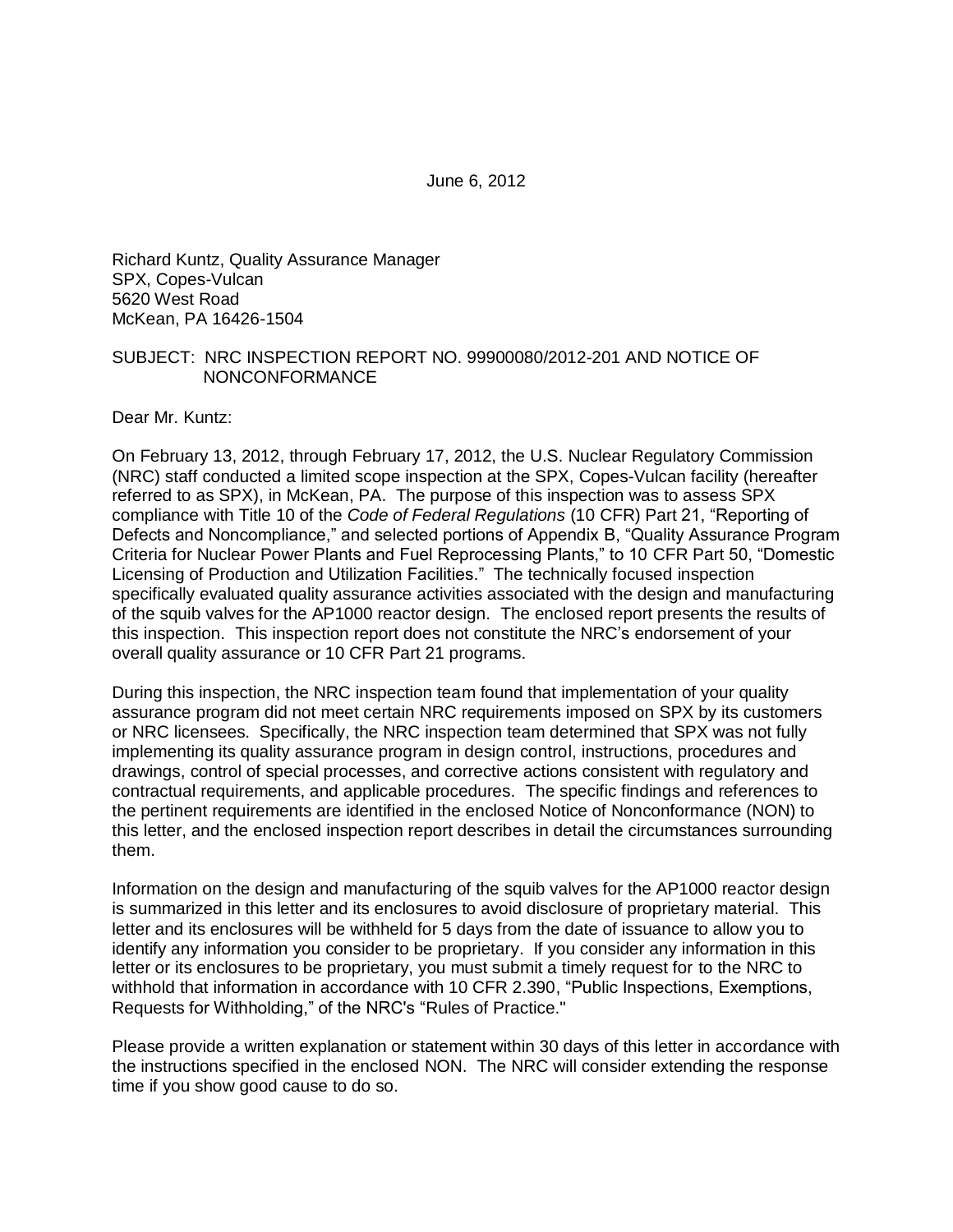#### R. Kuntz - 2 -

In accordance with 10 CFR 2.390, the NRC will make a copy of this letter, its enclosure(s), and your response available electronically for public inspection in the NRC's Public Document Room or from the NRC's Agencywide Documents Access and Management System (ADAMS), accessible from the NRC Web site at [http://www.nrc.gov/reading-rm/adams.html.](http://www.nrc.gov/reading-rm/adams.html) To the extent possible, your response should not include any personal privacy, proprietary, or Safeguards Information so that it can be made available to the public without redaction. If personal privacy or proprietary information is necessary to provide an acceptable response, please submit a bracketed copy of your response that identifies the information that should be protected, along with a redacted copy of your response that deletes such information. If you request that such material be withheld from public disclosure, you must specifically identify the portions of your response that you seek to have withheld and provide in detail the bases for your claim (e.g., explain why the disclosure of information will create an unwarranted invasion of personal privacy or provide the information required by 10 CFR 2.390(b) to support a request for withholding confidential commercial or financial information). If Safeguards Information is necessary to provide an acceptable response, please provide the level of protection described in 10 CFR 73.21, "Protection of Safeguards Information: Performance Requirements."

Sincerely,

#### */RA/*

Edward H. Roach, Chief Mechanical Vendor Branch Division of Construction Inspection and Operational Programs Office of New Reactors

Docket No.: 99900080

Enclosures:

- 1. Notice of Nonconformance
- 2. Inspection Report No. 99900080/2012-201 and Attachment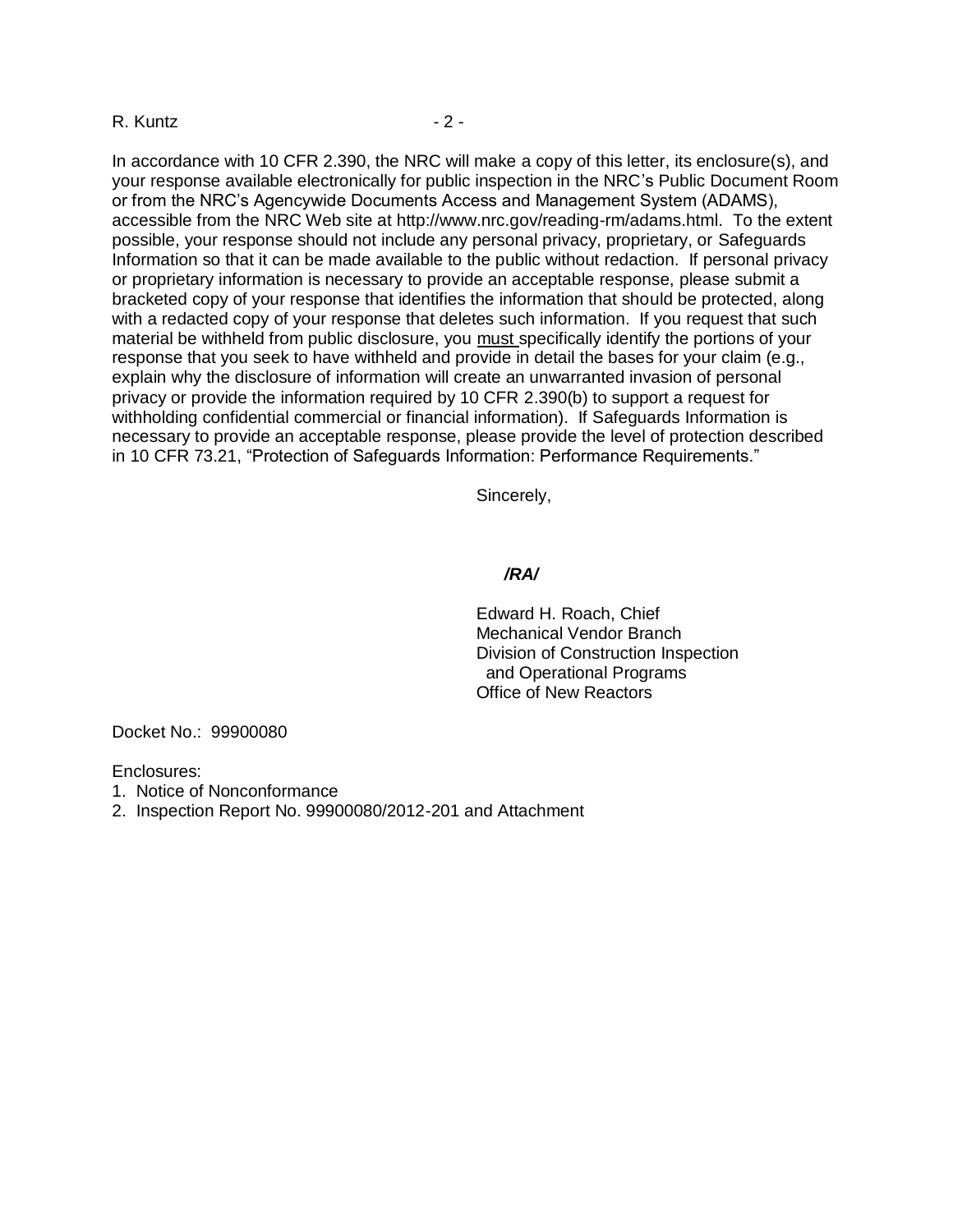In accordance with 10 CFR 2.390, the NRC will make a copy of this letter, its enclosure(s), and your response available electronically for public inspection in the NRC's Public Document Room or from the NRC's Agencywide Documents Access and Management System (ADAMS), accessible from the NRC Web site at [http://www.nrc.gov/reading-rm/adams.html.](http://www.nrc.gov/reading-rm/adams.html) To the extent possible, your response should not include any personal privacy, proprietary, or Safeguards Information so that it can be made available to the public without redaction. If personal privacy or proprietary information is necessary to provide an acceptable response, please submit a bracketed copy of your response that identifies the information that should be protected, along with a redacted copy of your response that deletes such information. If you request that such material be withheld from public disclosure, you must specifically identify the portions of your response that you seek to have withheld and provide in detail the bases for your claim (e.g., explain why the disclosure of information will create an unwarranted invasion of personal privacy or provide the information required by 10 CFR 2.390(b) to support a request for withholding confidential commercial or financial information). If Safeguards Information is necessary to provide an acceptable response, please provide the level of protection described in 10 CFR 73.21, "Protection of Safeguards Information: Performance Requirements."

Sincerely,

#### */RA/*

Edward H. Roach, Chief Mechanical Vendor Branch Division of Construction Inspection and Operational Programs Office of New Reactors

Docket No.: 99900080

Enclosures:

1. Notice of Nonconformance

2. Inspection Report No. 99900080/2012-201 and Attachment

DISTRIBUTION:

| RRasmussen  | KKavanagh       | <b>DTerao</b>   | TSakadales             |
|-------------|-----------------|-----------------|------------------------|
| RidsNroDcip | RidsNroDcipCMVB | RidsNroDcipCEVB | <b>RidsNroDcipCQAB</b> |
| $\cdots$    |                 |                 |                        |

rick.kuntz@spx.com **ADAMS Accession No.:** ML12158A154 NRC-001

| ADAMS ACCESSION NO. MLIZIOOAI04 |                       | <b>INRU-UU I</b> |                   |  |  |
|---------------------------------|-----------------------|------------------|-------------------|--|--|
| <b>OFFICE</b>                   | NRO/DCIP/CMVB         | NRO/DCIP/CEVB    | NRO/DCIP/CQAB     |  |  |
| <b>NAME</b>                     | <b>YDiaz-Castillo</b> | <b>JJacobson</b> | <b>TKendzia</b>   |  |  |
| <b>DATE</b>                     | 06/06/2012            | 04/02/2012       | 04/02/2012        |  |  |
| <b>OFFICE</b>                   | NRO/DCIP/CEVB         | NRO/DE/SEB1      | RII/DCI/CIB3      |  |  |
| <b>NAME</b>                     | <b>SSmith</b>         | TScarbrough      | <b>JBartleman</b> |  |  |
| <b>DATE</b>                     | 04/02/2012            | 04/02/2012       | 04/02/2012        |  |  |
| <b>OFFICE</b>                   | NRO/DCIP/CAEB         | NRO/DCIP/CMVB    |                   |  |  |
| <b>NAME</b>                     | <b>TFrye</b>          | ERoach           |                   |  |  |
| <b>DATE</b>                     | 04/02/2012            | 06/06/2012       |                   |  |  |
|                                 |                       |                  |                   |  |  |

# **OFFICIAL RECORD COPY**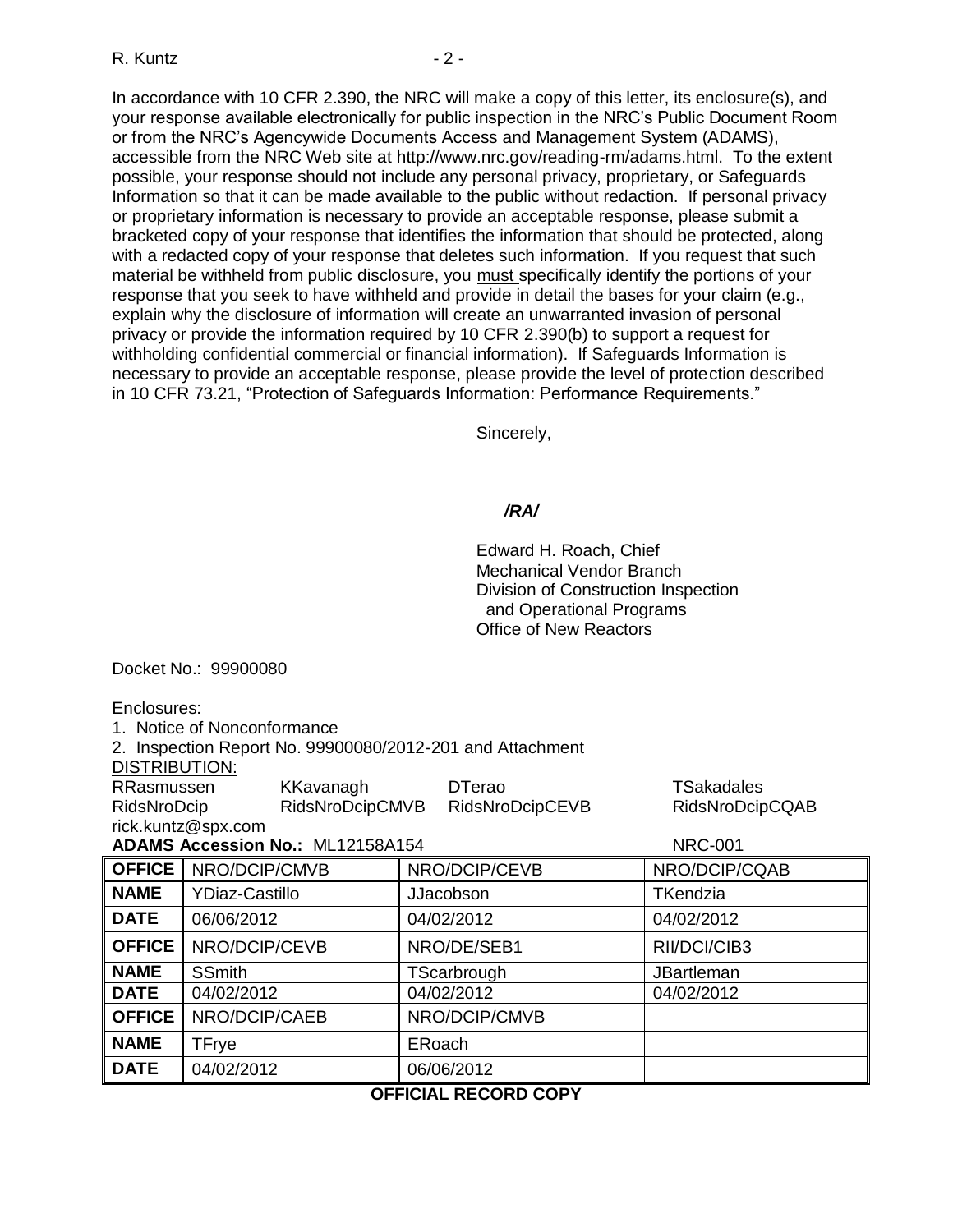#### **NOTICE OF NONCONFORMANCE**

SPX, Copes-Vulcan Docket No. 99900080 5620 West Road Report No. 2012-201 McKean, PA 16426-1504

Based on the results of a U.S. Nuclear Regulatory Commission (NRC) inspection conducted at the SPX, Copes-Vulcan facility (hereafter referred to as SPX) in McKean, PA, from February 13, 2012, through February 17, 2012, it appears that certain activities were not conducted in accordance with NRC requirements that were contractually imposed upon SPX by its customers or by NRC licensees.

A. Criterion III, "Design Control," of Appendix B, "Quality Assurance Criteria for Nuclear Power Plants and Fuel Reprocessing Plants," to Title 10 of the *Code of Federal Regulations* (10 CFR) Part 50, "Domestic Licensing of Production and Utilization Facilities," states, in part, that "Measures shall also be established for the selection and review for suitability of application of materials, parts, equipment, and processes that are essential to the safety-related functions of the structures, systems and components. The design control measures shall provide for verifying or checking the adequacy of design, such as by the performance of design reviews, by the use of alternate or simplified calculational methods, or by the performance of a suitable testing program."

Contrary to the above, as of February 17, 2012, SPX failed to verify the adequacy of the initiator assembly design as part of its commercial-grade dedication program. Specifically, the NRC inspection team identified that the initiator assembly was being procured as a commercial-grade item and dedicated by SPX for use as a basic component. The design of the initiator assembly was performed by the commercial vendor and was not validated by SPX as part of its commercial-grade dedication program. Although SPX had identified some important design attributes as critical characteristics for the purposes of commercial-grade dedication of the initiator assembly, the acceptance criteria specified by SPX for the characteristics primarily were restatements of manufacturing tolerances and inspections contained in the vendor's manufacturing procedure. SPX did not obtain the knowledge of the initiator assembly design necessary to validate the design parameters or account for any material, manufacturing, or assembly tolerances.

This issue has been identified as Nonconformance 99900080/2012-201-01.

B. Criterion III of Appendix B to 10 CFR Part 50, states, in part, that "[m]easures shall be established to assure that applicable regulatory requirements and the design basis…are correctly translated into specifications, drawings, procedures, and instructions. Measures shall also be established for the selection and review for suitability of application of materials, parts, equipment, and processes that are essential to the safety-related functions of the structures, systems, and components. The design control measures shall provide for verifying or checking the adequacy of design, such as by the performance of design reviews, by the use of alternate or simplified calculational methods, or by the performance of a suitable testing program."

Contrary to the above, as of February 17, 2012, SPX failed to establish measures to verify or check the adequacy of the mechanical design of squib valves with safety functions to be used in the AP1000 reactor design. Specifically, SPX failed to adequately justify the design and installation of energy absorbing material inside the squib valve. For example, SPX did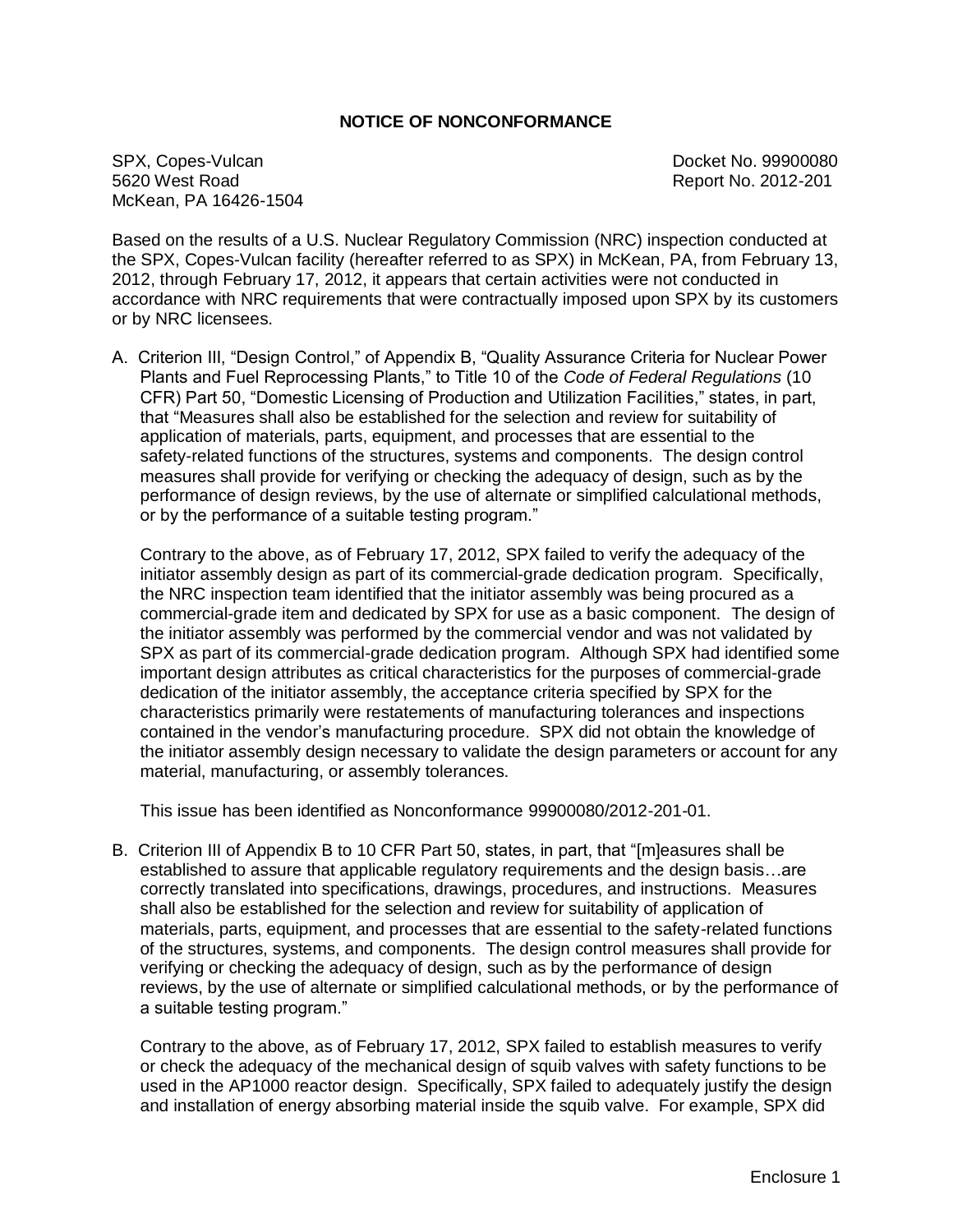not perform an analysis of the failure modes of the energy absorbing material and its installation, and their potentially adverse effects on the operation of the squib valve.

This issue has been identified as Nonconformance 99900080/2012-201-02.

C. Criterion III of Appendix B to 10 CFR Part 50 states, in part, that "[m]easures shall be established to assure that applicable regulatory requirements and the design basis…are correctly translated into specifications, drawings, procedures, and instructions. Measures shall also be established for the selection and review for suitability of application of materials, parts, equipment, and processes that are essential to the safety-related functions of the structures, systems and components. The design control measures shall provide for verifying or checking the adequacy of design, such as by the performance of design reviews, by the use of alternate or simplified calculational methods, or by the performance of a suitable testing program."

SPX Procedure No. 50-5.27.79, "Commercial Grade Dedication for Parts Within and Attached to the Valve Assembly and for Services," Revision 9, dated February 2, 2012, establishes the processing of commercial grade items and services to justify their use in safety-related applications. The procedure states, in part, that "[t]o provide reasonable assurance that commercial grade items or services will perform the intended safety function, SPX shall verify that the commercial-grade item or service meets the acceptance criteria for the identified critical characteristics."

Contrary to the above, as of February 17, 2012, SPX failed to establish appropriate measures to verify the suitability of the commercial software used to perform finite element analyses on aspects of the squib valve design. Specifically, SPX failed to institute adequate measures to ensure the suitability of the example models, identify appropriate acceptance methods and critical characteristics, and evaluate error notices obtained from the manufacturer for potential impact on the analyses being performed.

This issue has been identified as Nonconformance 99900080/2012-201-03.

D. Criterion V, "Instructions, Procedures, and Drawings," of Appendix B to 10 CFR Part 50 states that "[a]ctivities affecting quality shall be prescribed by documented instructions, procedures, or drawings, of a type appropriate to the circumstances and shall be accomplished in accordance with these instructions, procedures, or drawings. Instructions, procedures, or drawings shall include appropriate quantitative or qualitative acceptance criteria for determining that important activities have been satisfactorily accomplished."

Contrary to the above, as of February 17, 2012, SPX failed to establish adequate procedures for the assembly of the 8-inch and 14-inch squib valves. Specifically, SPX Assembly Procedure No. 1.2.446, "14 inch ADS Squib Valve," Revision 3, dated February 3, 2012, and SPX Assembly Procedure No. 1.2.453, "8-inch LP Squib Valve," Revision 5, dated February 9, 2012, have several steps in which measuring and test equipment (M&TE) data are not recorded. In addition, SPX Assembly Procedure 1.2.446 directed personnel to use inside micrometers for final measurement readings which is contrary to the SPX standard to not use inside micrometers for final measurement (due to the inherent difficulties with the many attachments for inside micrometers) as specified in procedure 50-5.07.01, "Control and Inspection of Micrometers and Gages," Revision 39, dated August 30, 2010. Furthermore, SPX Assembly Procedure 1.2.453 directed personnel to perform an activity that could have introduced stresses into components of the 8-inch valve potentially causing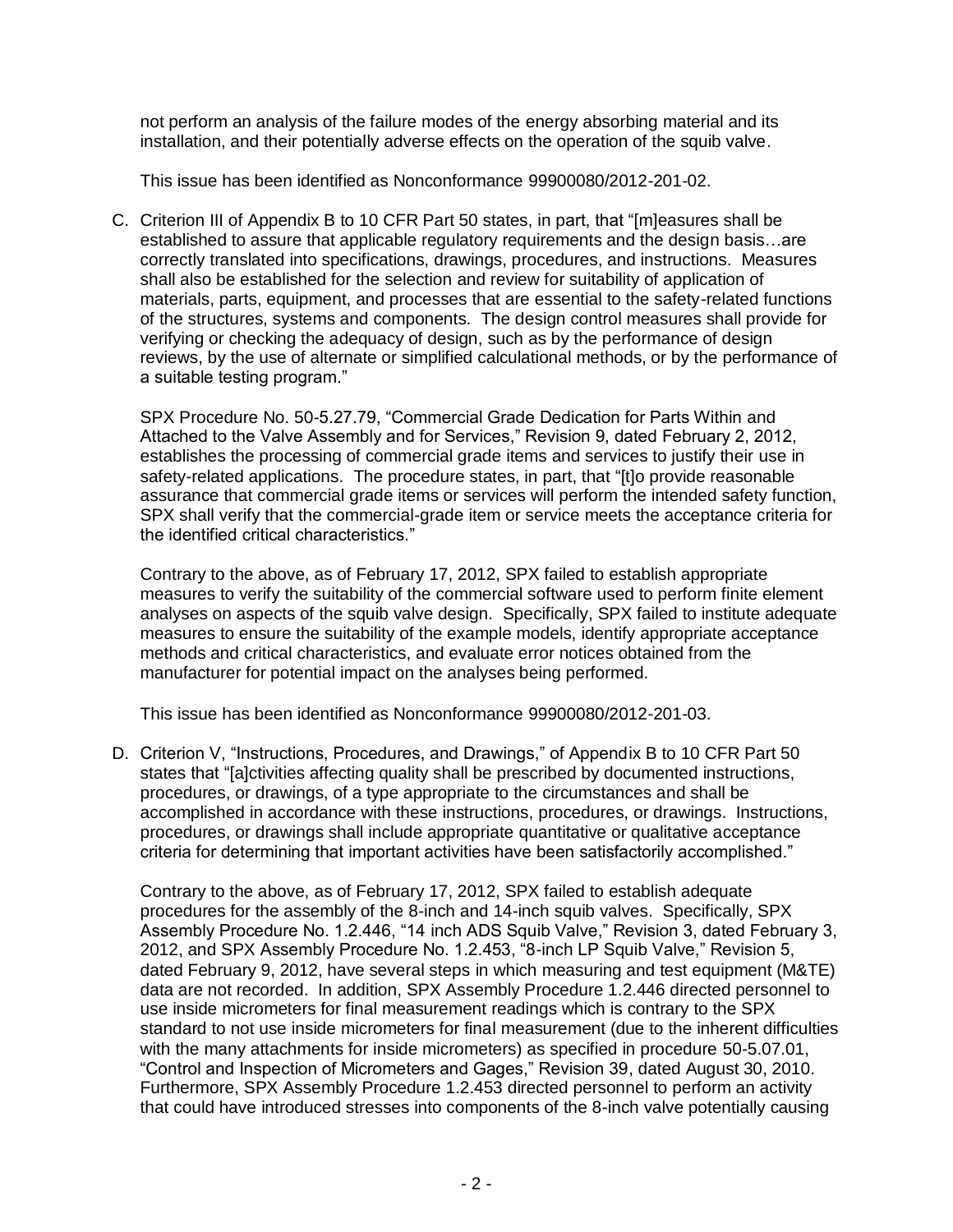material weakening, damage, or failure of these components. This issue has been identified as Nonconformance 99900080/2012-201-04.

E. Criterion IX, Control of Special Processes," of Appendix B to 10 CFR Part 50 states that "[m]easures shall be established to assure that special processes, including welding, heat treating, and nondestructive testing, are controlled and accomplished by qualified personnel using qualified procedures in accordance with applicable codes, standards, specifications, criteria, and other special requirements."

Step 3.5 of Procedure 1-6.10, "Control of Special Processes," Revision 1, dated January 14, 2012, states, in part, that "[a]ll completed welds shall be visually inspected by the Inspector," and step 4.1 states that "SPX nondestructive personnel shall be qualified in accordance with the Code and Procedure 1-6.02." Procedure 1-6.02, "Quality Assurance Administration and Responsibilities," Revision 1, dated January 14, 2012, specifies the requirements for training, testing, and qualifying inspectors.

Contrary to the above, as of February 17, 2012, SPX failed to ensure that the SPX inspector had the qualifications and training necessary to successfully perform the inspection. Specifically, the NRC inspection team reviewed the training records for the SPX inspector and determined that the SPX inspector was not qualified to perform weld inspections, particularly inspections of the type of welds in question.

This issue has been identified as Nonconformance 99900080/2012-201-05.

F. Criterion XVI, "Corrective Action," of Appendix B to 10 CFR Part 50 states, in part, that "[m]easures shall be established to assure that conditions adverse to quality, such as failures, malfunctions, deficiencies, deviations, defective material and equipment, and nonconformances are promptly identified and corrected."

Step 3.2 6 of Procedure 1-6.17, "Corrective Action," Revision 1, dated January 14, 2012, defines conditions adverse to quality as "any condition that could affect the components ability to function within design requirements. This includes safety-related items."

Contrary to the above, as of February 17, 2012, SPX failed to provide sufficient guidance to identify conditions adverse to quality related to deficiencies, deviations and nonconformances. Specifically, key SPX personnel involved in the assembly of the squib valves did not identify in the corrective action process, until questioned by the NRC inspection team, conditions adverse to quality related to deficiencies, deviations and nonconformances.

This issue has been identified as Nonconformance 99900080/2012-201-06.

Please submit a written statement or explanation to the U.S. Nuclear Regulatory Commission, ATTN: Document Control Desk, Washington, DC 20555-0001, with a copy to the Chief, Mechanical Vendor Branch, Division of Construction Inspection and Operational Programs, Office of New Reactors, within 30 days of the date of the letter transmitting this Notice of Nonconformance. This reply should be clearly marked as a "Reply to a Notice of Nonconformance" and should include for each noncompliance (1) the reason for the noncompliance or, if contested, the basis for disputing the noncompliance, (2) the corrective steps that have been taken and the results achieved, (3) the corrective steps that will be taken to avoid noncompliance, and (4) the date the corrective action will be completed. If good cause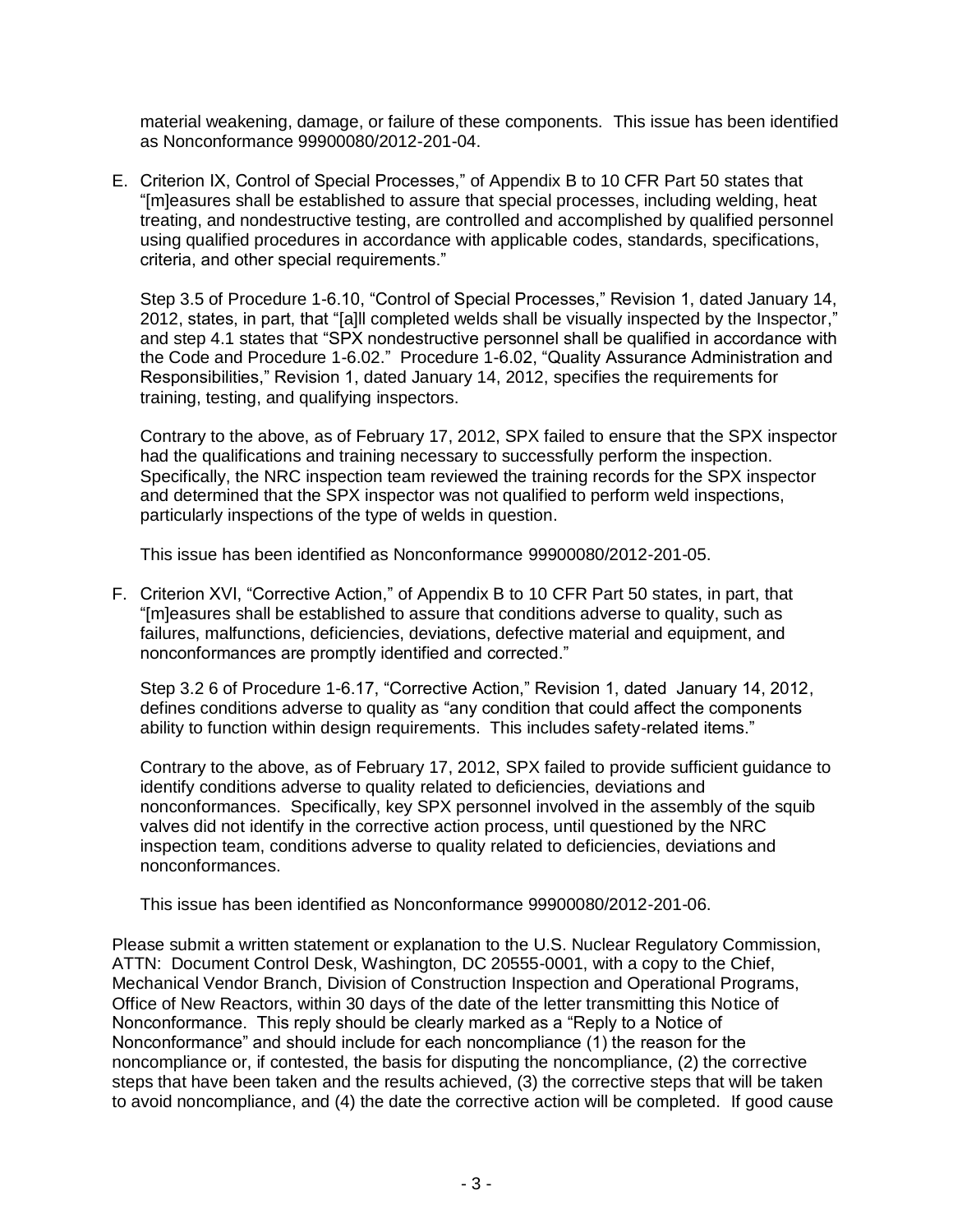is shown, the NRC will consider extending the response time. Because your response will be made available electronically for public inspection in the NRC Public Document Room or from the NRC's Agencywide Documents Access and Management System, (accessible from the NRC Web site at<http://www.nrc.gov/reading-rm/adams.html>), to the extent possible, do not include any personal privacy, proprietary, or Safeguards Information so that it can be made available to the public without redaction. If personal privacy or proprietary information is necessary to provide an acceptable response, then please provide a bracketed copy of your response that identifies the information that should be protected and a redacted copy of your response that deletes such information. If you request withholding of such material, you must specifically identify the portions of your response that you seek to have withheld and provide in detail the bases for your claim of withholding (e.g., explain why the disclosure of information will create an unwarranted invasion of personal privacy or provide the information required by 10 CFR 2.390(b) to support a request for withholding confidential commercial or financial information). If Safeguards Information is necessary to provide an acceptable response, please provide the level of protection described in 10 CFR 73.21, "Protection of Safeguards Information: Performance Requirements."

Dated at Rockville, MD, this 4th day of April 2012.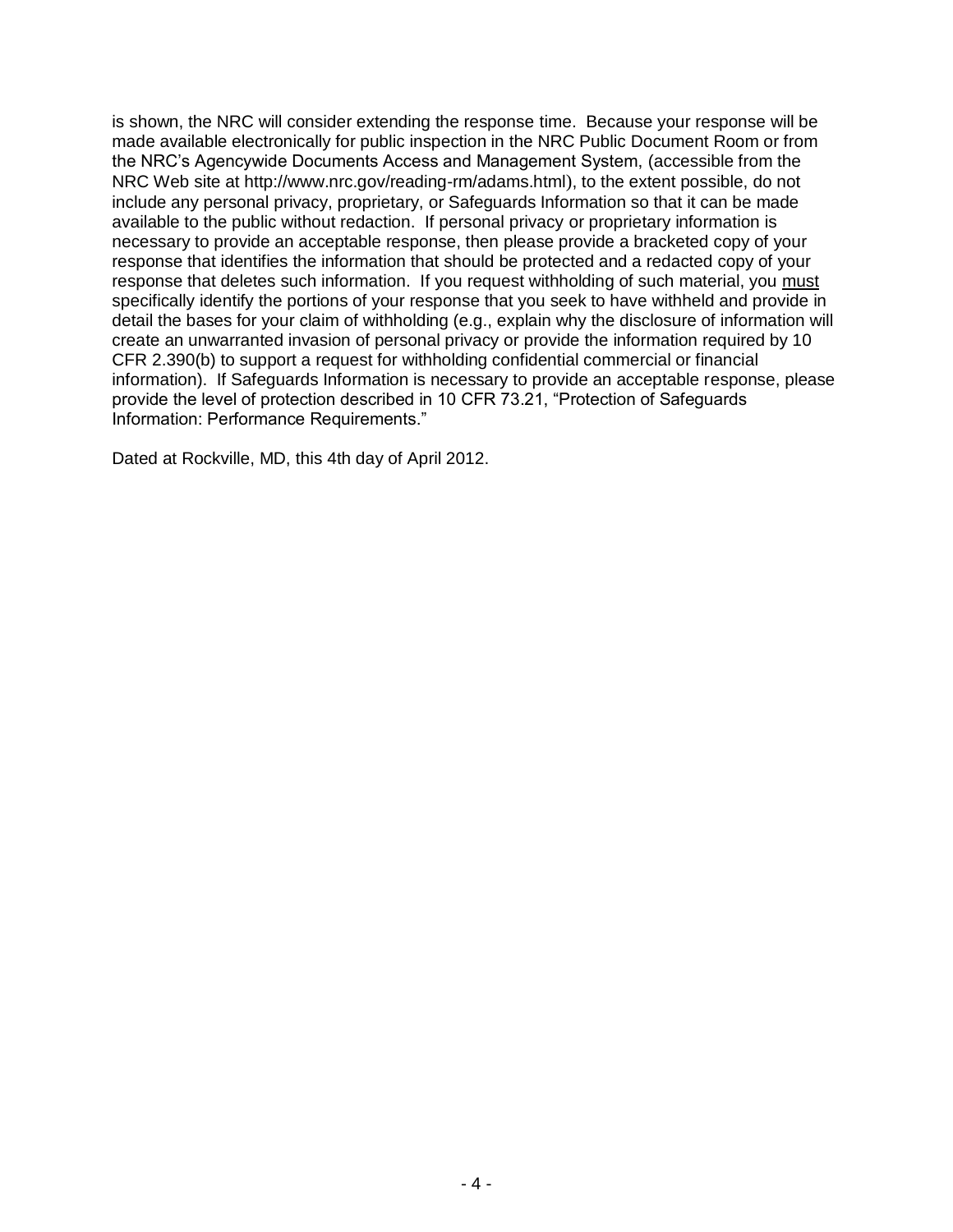#### **U.S. NUCLEAR REGULATORY COMMISSION OFFICE OF NEW REACTORS DIVISION OF CONSTRUCTION INSPECTION AND OPERATIONAL PROGRAMS**

| Docket No.:              | 99900080                                                                                                                                                                                                                                                                                                                                                                                                                                                                                  |                                                                                                                                                                                                                           |                                           |
|--------------------------|-------------------------------------------------------------------------------------------------------------------------------------------------------------------------------------------------------------------------------------------------------------------------------------------------------------------------------------------------------------------------------------------------------------------------------------------------------------------------------------------|---------------------------------------------------------------------------------------------------------------------------------------------------------------------------------------------------------------------------|-------------------------------------------|
| Report No.:              | 99900080/2012-201                                                                                                                                                                                                                                                                                                                                                                                                                                                                         |                                                                                                                                                                                                                           |                                           |
| Vendor:                  | SPX, Copes-Vulcan<br>5620 West Road<br>McKean, PA 16426-1504                                                                                                                                                                                                                                                                                                                                                                                                                              |                                                                                                                                                                                                                           |                                           |
| Vendor Contact:          | Mr. Richard Kuntz,<br><b>Quality Assurance Manager</b>                                                                                                                                                                                                                                                                                                                                                                                                                                    |                                                                                                                                                                                                                           |                                           |
| Background:              | SPX, Copes Vulcan (hereafter referred to as SPX) is a valve<br>manufacturer that has been providing valves to the domestic and<br>international community since the construction of nuclear power<br>plants began. SPX squib valves, as well as other valve designs,<br>will be used in new nuclear plant construction of the AP1000<br>reactor design at the Vogtle, V.C. Summer, and Levy County<br>nuclear plants, as well as in the construction of Chinese AP1000<br>nuclear plants. |                                                                                                                                                                                                                           |                                           |
| <b>Inspection Dates:</b> | February 13 - 17, 2012                                                                                                                                                                                                                                                                                                                                                                                                                                                                    |                                                                                                                                                                                                                           |                                           |
| Inspection Team:         | Yamir Diaz-Castillo<br><b>Edward Roach</b><br>Jeffrey Jacobson<br><b>Thomas Kendzia</b><br><b>Stacy Smith</b><br><b>Thomas Scarbrough</b><br>John Bartleman<br>Jia Fengcia<br>Ma Xiangrui                                                                                                                                                                                                                                                                                                 | NRO/DCIP/CMVB<br>NRO/DCIP/CMVB<br>NRO/DCIP/CEVB<br>NRO/DCIP/CQAB<br>NRO/DCIP/CEVB<br>NRO/DE/CIB<br>RII/DCI/CIB1<br><b>Observer from the National Nuclear</b><br>Safety Administration (NNSA)<br><b>Observer from NNSA</b> | <b>Team Leader</b><br><b>Branch Chief</b> |
| Approved by:             | Edward H. Roach, Chief<br><b>Mechanical Vendor Branch</b><br>Division of Construction Inspection<br>and Operational Programs<br><b>Office of New Reactors</b>                                                                                                                                                                                                                                                                                                                             |                                                                                                                                                                                                                           |                                           |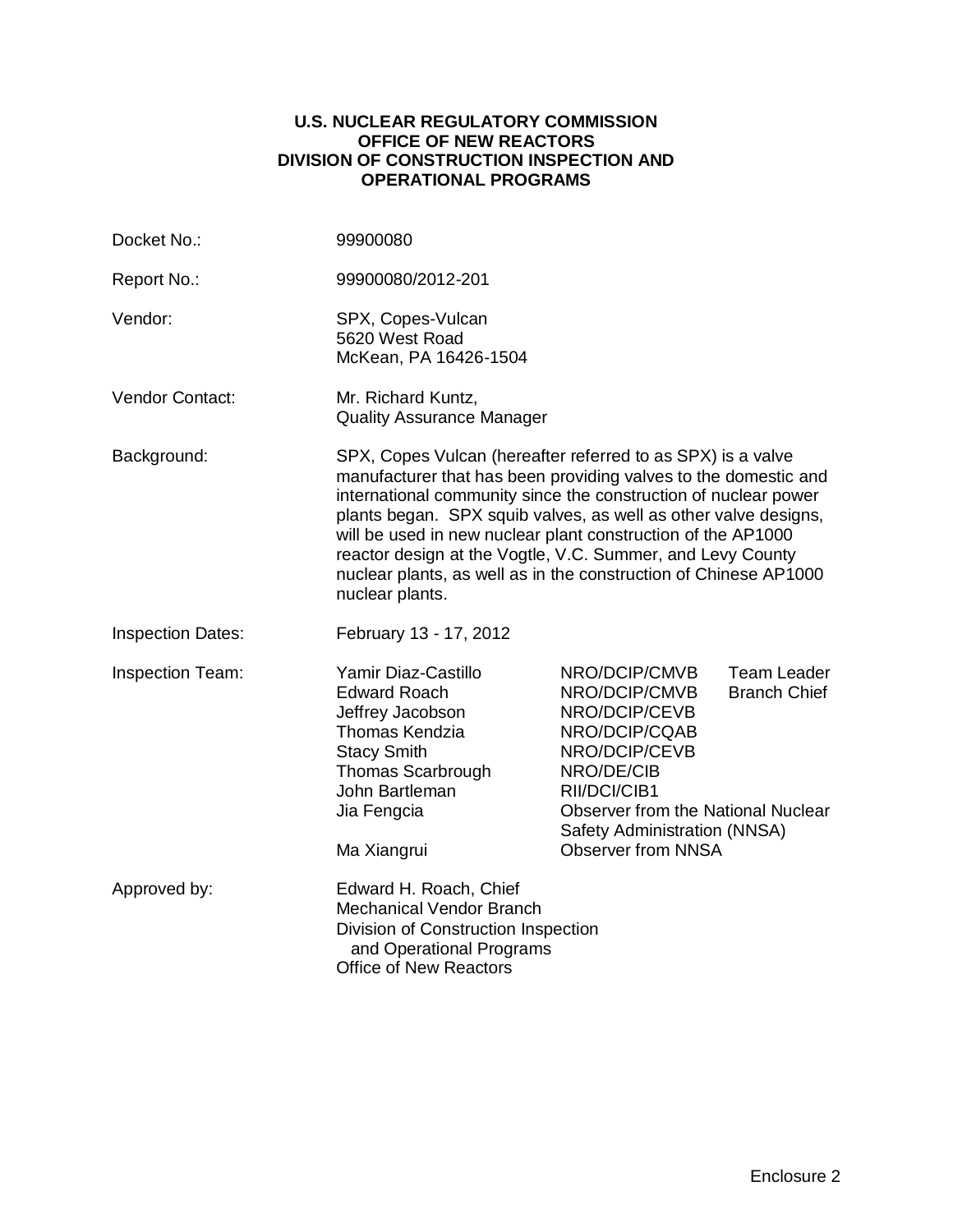## **EXECUTIVE SUMMARY**

SPX, Copes-Vulcan 99900080/2012-201

The U.S. Nuclear Regulatory Commission (NRC) conducted this inspection to verify that SPX, Copes-Vulcan facility (hereafter referred to as SPX) implemented an adequate quality assurance (QA) program for the design and manufacturing of the AP1000 squib valves that complied with the requirements of Appendix B, "Quality Assurance Criteria for Nuclear Power Plants and Fuel Reprocessing Plants," to Title 10 of the *Code of Federal Regulations* (10 CFR) Part 50, "Domestic Licensing of Production and Utilization Facilities." In addition, the NRC performed this inspection to verify that SPX implemented a program under 10 CFR Part 21, "Reporting of Defects and Noncompliance," that met the NRC's regulatory requirements. The NRC conducted the inspection at the SPX facility, in McKean, PA, on February 13-17, 2012.

The following regulations served as the bases for the NRC inspection:

- Appendix B to 10 CFR Part 50
- 10 CFR Part 21

During the conduct of this inspection, the NRC inspection team implemented Inspection Procedure (IP) 43002, "Routine Vendor Inspections," as supplemented by IP 43004, "Inspection of Commercial-Grade Dedication Programs," and IP 36100, "Inspection of 10 CFR Part 21 and Programs for Reporting Defects and Noncompliance."

The NRC inspection team observed various activities associated with the design, manufacturing, and assembly of the 8-inch and 14-inch inch squib valves, conducted interviews with responsible SPX personnel, and reviewed fabrication documents to determine if SPX performed these activities in accordance with the applicable design, quality, and technical requirements imposed in the Westinghouse Electric Company purchase orders. Some of the activities observed by the NRC inspection team include:

- Installation of the energy absorbing material in an 8-inch squib valve.
- Receipt inspection, cleaning, and testing processes for parts procured for use in the manufacture of the squib valves.
- Assembly of an 8-inch and 14-inch squib valves intended for testing and international installations.
- Hydrostatic test of a fully assembled 8-inch squib valve at pressures of 2,485 pound-force per square inch gauge (psig) and 9,000 psig and on two components of two 8-inch squib valves at a pressure of 2,850 psig.

In addition to observing these activities, the NRC inspection team walked down SPX's assembly floor and verified that nonconforming materials were properly identified, marked, and segregated when practical, to ensure they were not reintroduced into the production processes.

With the exception of the nonconformances described below, the NRC inspection team concluded that SPX is effectively implementing its QA and 10 CFR Part 21 programs in support of the design and manufacture of the squib valves. The results of this inspection are summarized below.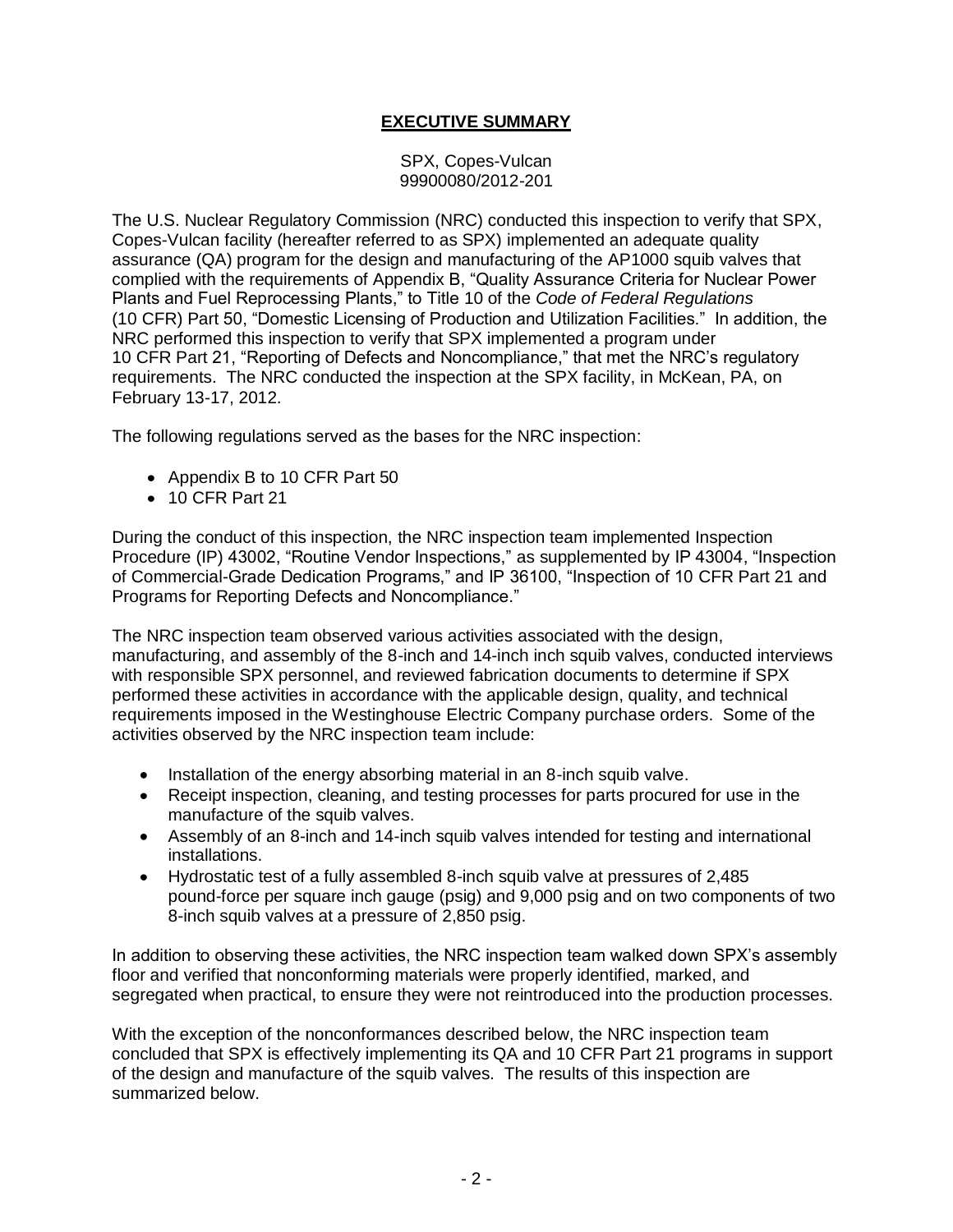### 10 CFR Part 21 Program

The NRC inspection team concluded that SPX is implementing its 10 CFR Part 21 program consistent with the regulatory requirements of 10 CFR Part 21. Based on the limited sample of documents it reviewed, the NRC inspection team also determined that SPX is implementing its policies and procedures associated with the 10 CFR Part 21 program. No findings of significance were identified.

#### Design Validation and Control

The NRC inspection team issued Nonconformances 99900080/2012-201-01, 99900080/2012-201-02, and 99900080/2012-201-03 in association with SPX's failure to implement the regulatory requirements of Criterion III, "Design Control," of Appendix B to 10 CFR Part 50. Nonconformance 99900080/2012-201-01 cites SPX for failing to verify the adequacy of the initiator assembly design as part of its commercial-grade dedication program. Specifically, the NRC inspection team identified that the initiator assembly was being procured as a commercial-grade item and dedicated by SPX for use as a basic component. The design of the initiator assembly was performed by a commercial vendor and was not validated by SPX as part of its commercial-grade dedication program. Nonconformance 99900080/2012-201-02 cites SPX for failing to establish measures to verify or check the adequacy of the mechanical design of the squib valves. Specifically, SPX failed to adequately justify the design and installation of energy absorbing material inside the squib valve. Nonconformance 99900080/2012-201-03 cites SPX for failure to establish appropriate measures to verify the suitability of the commercial software used to perform finite element analyses on aspects of the squib valve design. Specifically, SPX failed to institute adequate measures to ensure the suitability of the example models, identify appropriate acceptance methods and critical characteristics, and evaluate error notices obtained from the software manufacturer for potential impact on the analyses being performed.

#### Oversight of Contracted Activities

The NRC inspection team concluded that SPX is implementing its oversight of contracted activities consistent with the regulatory requirements of Criterion IV, "Procurement Document Control," Criterion VII, "Control of Purchased Material, Equipment, and Services," and Criterion XVIII, "Audits," of Appendix B to 10 CFR Part 50. Based on the limited sample of documents reviewed, the NRC inspection team also determined that SPX is implementing its policies and procedures associated with its oversight of contracted activities. No findings of significance were identified.

#### Control of Manufacturing Process

The NRC inspection team concluded that SPX is implementing its test control and measuring and test equipment programs consistent with the regulatory requirements of Criterion XI, "Test Control," and Criterion XII, "Control of Measuring and Test Equipment," of Appendix B to 10 CFR Part 50, respectively. Based on the limited sample of documents reviewed, the NRC inspection team also determined that SPX is implementing its policies and procedures associated with test control and control of measuring and test equipment. No findings of significance were identified.

The NRC inspection team issued Nonconformance 99900080/2012-201-04 associated with SPX's failure to implement the regulatory requirements of Criterion V, "Instructions, Procedures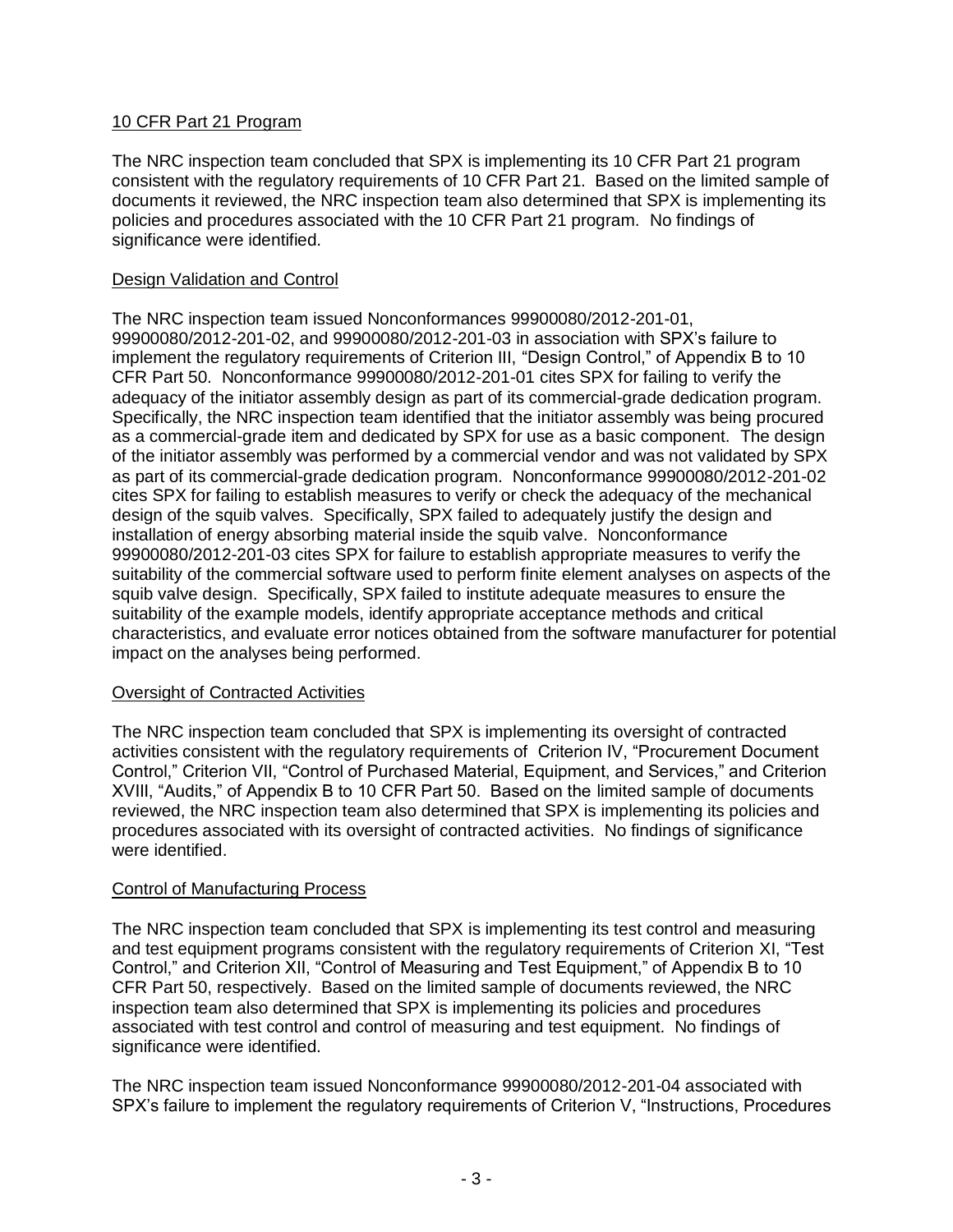and Drawings", of Appendix B to 10 CFR Part 50. Specifically, Nonconformance 99900080/2012-201-04 cites SPX for failing to establish adequate procedures for the assembly of the 8-inch and 14-inch squib valves. For example, some assembly procedures did not contain procedural steps to record M&TE data for equipment used during the assembly process. Furthermore, some procedural steps conflicted with another SPX procedure, and directed personnel to perform an activity that could have caused damage to some critical components of the 8-inch squib valve.

The NRC inspection team issued Nonconformance 99900080/2012-201-05 associated with SPX's failure to implement the regulatory requirements of Criterion XI, "Control of Special Processes", of Appendix B to10 CFR Part 50. Specifically, SPX failed to ensure that the inspector who performed the weld inspections was adequately qualified and trained.

#### Nonconforming Material, Parts or Components and Corrective Action

The NRC inspection team concluded that SPX is implementing its nonconforming materials, parts, or components program in accordance with the regulatory requirements of Criterion XV, "Nonconforming Materials, Parts, or Components," of Appendix B to 10 CFR Part 50. Based on the limited sample of documents reviewed, the NRC inspection team also determined SPX is implementing its policies and procedures associated with the control of nonconforming materials, parts or components. No findings of significance were identified.

The NRC inspection team issued Nonconformance 99900080/2012-201-06 associated with SPX's failure to implement the regulatory requirements of Criterion XVI, "Corrective Action," of Appendix B to 10 CFR Part 50. Specifically, key SPX personnel involved in the assembly of the squib valves did not identify in the corrective action process, until questioned by the NRC inspection team, conditions adverse to quality related to deficiencies, deviations and nonconformances.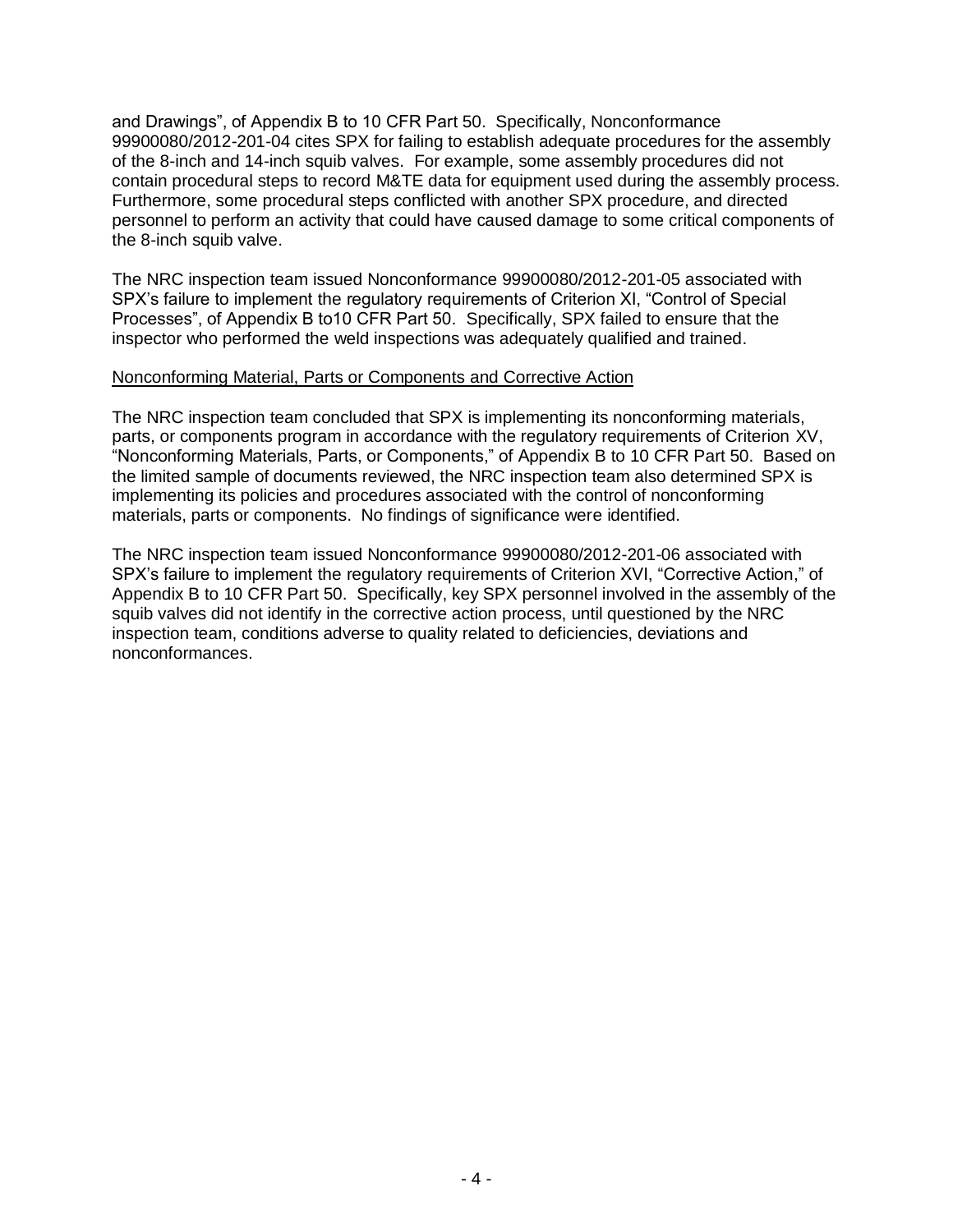## **REPORT DETAILS**

The NRC inspection team observed various activities associated with the design, manufacturing, and assembly of the 8-inch and 14-inch inch squib valves, conducted interviews with responsible SPX personnel, and reviewed fabrication documents to determine if SPX performed these activities in accordance with the applicable design, quality, and technical requirements imposed in the Westinghouse Electric Company (WEC) purchase orders (POs). Some of the activities observed by the NRC inspection team include:

- Installation of the energy absorbing material in an 8-inch squib valve.
- Receipt inspection, cleaning, and testing processes for parts procured for use in the manufacture of the squib valves.
- Assembly of an 8-inch and 14 inch squib valves intended for testing and international installations.
- Hydrostatic test of a fully assembled 8-inch squib valve at pressures of 2,485 pound-force per square inch gauge (psig) and 9,000 psig and on two components of two 8-inch squib valves at a pressure of 2,850 psig.

In addition to observing these activities, the NRC inspection team walked down SPX's assembly floor and verified that nonconforming materials were properly identified, marked, and segregated when practical, to ensure they were not reintroduced into the production processes.

#### 1. 10 CFR Part 21 Program

#### a. Inspection Scope

The U.S. Nuclear Regulatory Commission (NRC) reviewed SPX, Copes-Vulcan (hereafter referred to as SPX) policies and implementing procedures that govern the SPX program under Title 10 of the *Code of Federal Regulations* (10 CFR) Part 21, "Reporting of Defects and Noncompliance," to verify compliance with the regulatory requirements. In addition, the NRC inspection team evaluated the 10 CFR Part 21 postings and a sampling of SPX POs for compliance with the requirements of 10 CFR 21.6, "Posting Requirements," and 10 CFR 21.31, "Procurement Documents," respectively. The attachment to this inspection report lists the documents reviewed by the NRC inspection team.

#### b. Observations and Findings

#### b.1 Postings

The NRC inspection team verified that SPX had posted notices that included (1) a copy of Section 206 of the Energy Reorganization Act of 1974, (2) a copy of 10 CFR Part 21, and (3) a description of the SPX procedure that implements the regulation.

#### b.2 Purchase Orders

The NRC inspection team reviewed a sample of POs to verify that SPX had implemented a program consistent with the requirements described in 10 CFR 21.31, which specify the applicability of 10 CFR Part 21 in POs for safety-related services. The NRC inspection team verified that SPX imposed the requirements of 10 CFR Part 21 on qualified suppliers with programs that met the requirements of Appendix B, "Quality Assurance Criteria for Nuclear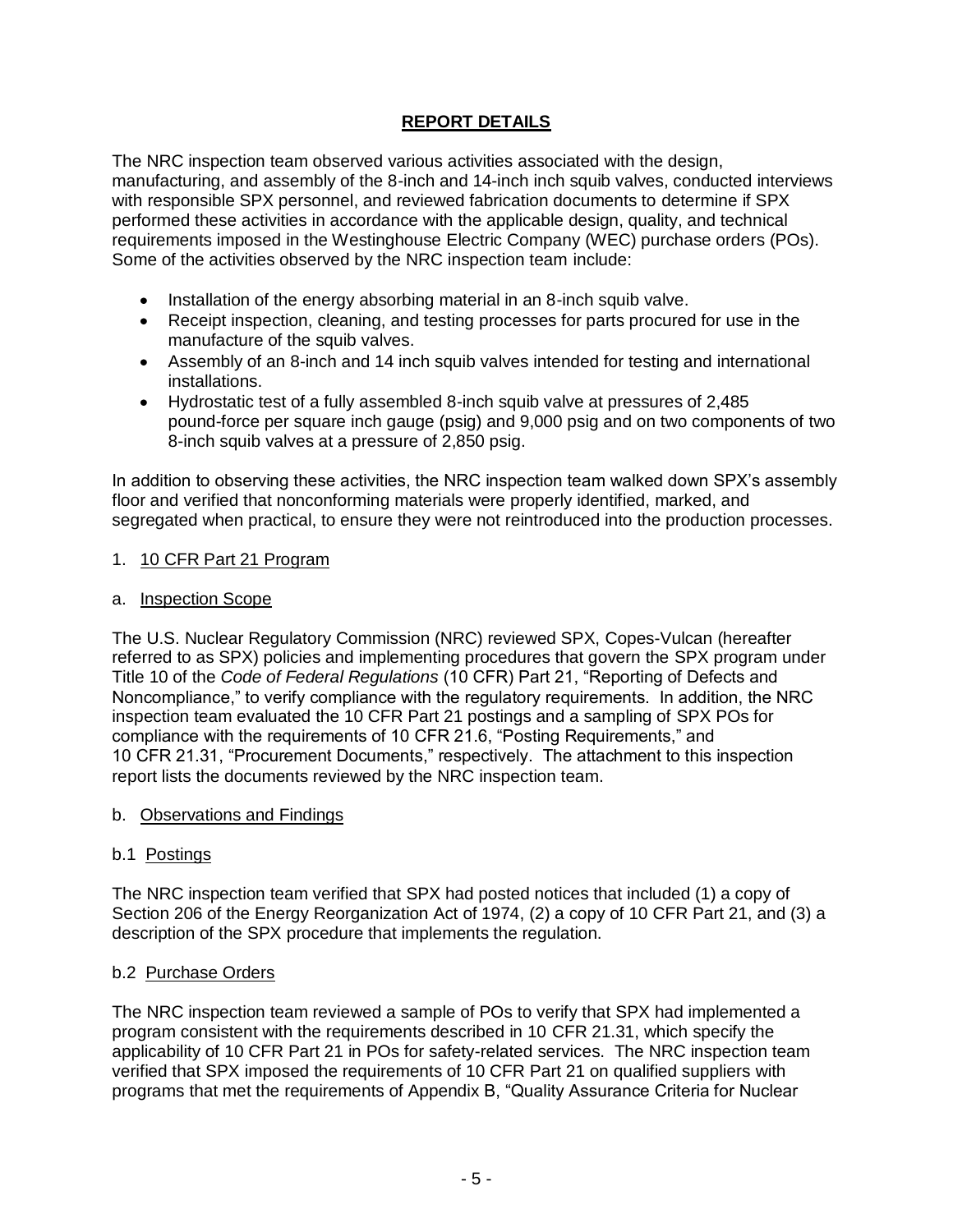Power Plants and Fuel Reprocessing Plants," to 10 CFR Part 50, "Domestic Licensing of Production and Utilization Facilities."

### b.3 10 CFR Part 21 Procedures and Implementation

SPX Procedure 1-6.21, "Identification, Evaluation, and Notification Requirements per 10 CFR Part 21," Revision 1, dated January 14, 2012, establishes the requirements for compliance with the regulatory requirements of 10 CFR Part 21. These documents define the process for reporting defects; the posting requirements; and the responsibilities, timelines, and actions for identifying and evaluating deviations and failures to comply. The NRC inspection team verified that SPX's nonconforming items and corrective action programs, as described in Procedure 1-6.16, "Non-Conforming Materials or Items", Revision 1, dated January 14, 2012, and Procedure 1-6.17, "Corrective Action" Revision 1, dated January 14, 2012, respectively, provide a connection to the 10 CFR Part 21 program during the initial screening process.

The NRC inspection team verified that SPX's procedural guidance was adequate to initiate the 10 CFR Part 21 process and that SPX's staff is knowledgeable about the conditions that would warrant a 10 CFR Part 21 evaluation.

The NRC inspection team noted that SPX had not performed any 10 CFR Part 21 evaluations in the last 5 years. The NRC inspection team reviewed the nonconforming item (Q-Ticket) log for the last 2 years and a sample of corrective action reports (CAR) for the last 5 years and did not identify any specific issues that would have warranted further evaluation under the SPX 10 CFR Part 21 program.

#### c. Conclusion

The NRC inspection team concluded that SPX is implementing its 10 CFR Part 21 program in a manner consistent with the regulatory requirements of 10 CFR Part 21. Based on the limited sample of documents it reviewed, the NRC inspection team also determined that SPX is implementing its policies and procedures associated with the 10 CFR Part 21 program. No findings of significance were identified.

#### 2. Design Validation and Control

#### a. Inspection Scope

The NRC inspection team reviewed the SPX programs and processes associated with validating and controlling the design of the 8 and 14 inch squib valves to verify compliance with the regulatory requirements of Criterion III, "Design Control," of Appendix B to 10 CFR Part 50. The NRC inspection team reviewed the implementation of measures established by SPX to:

- verify the adequacy of the design, such as by the performance of design reviews, the use of alternate or simplified calculational methods, or the performance of a suitable testing program,
- assess the suitability of application of materials, parts, equipment, and processes essential to the safety-related functions of the squib valves, and
- ensure that the design of key elements of the squib valves is effectively controlled.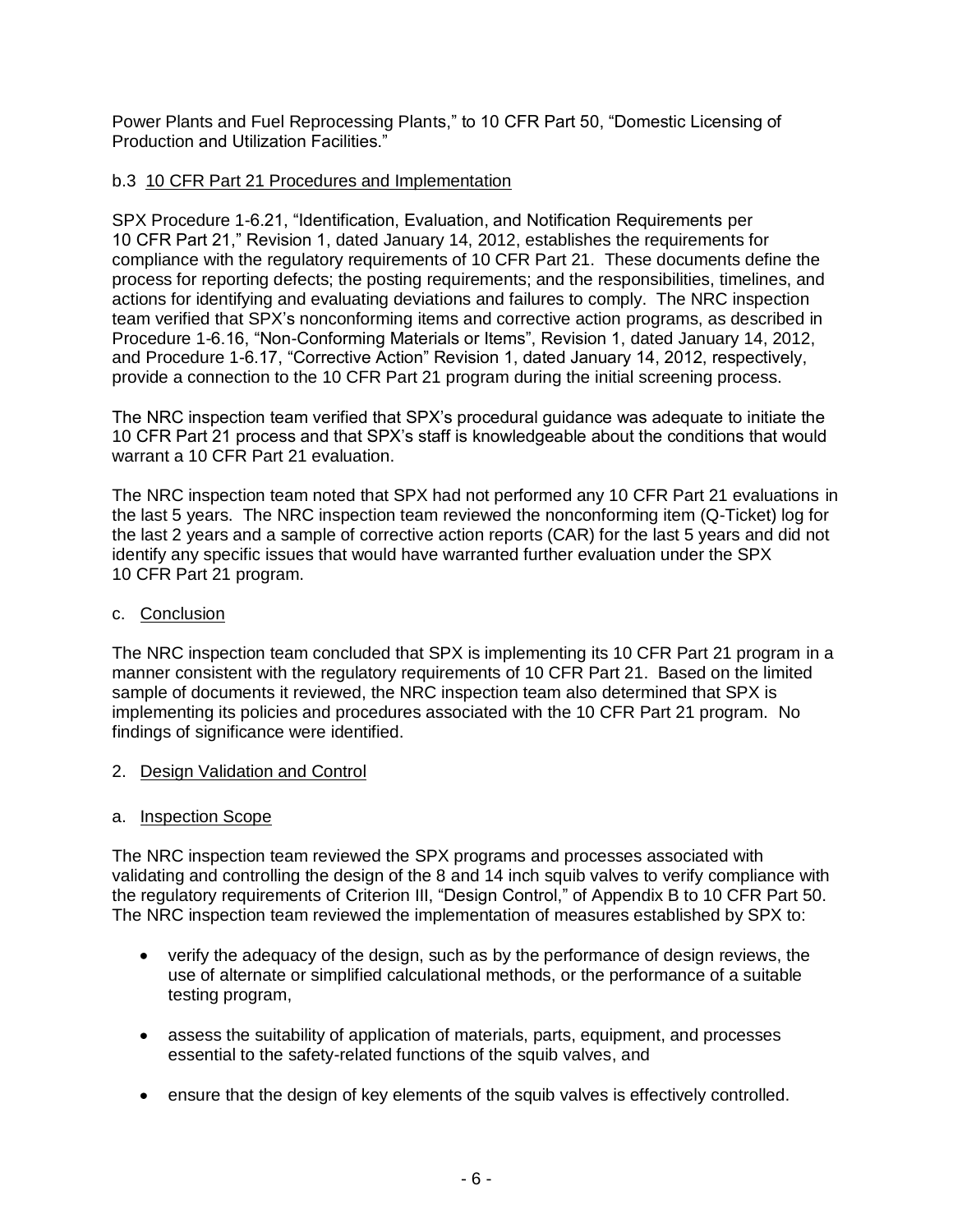Specifically, the NRC inspection team reviewed SPX's programs for validating the design through testing and analysis; translating key WEC design specifications into SPX design reports, procedures, and drawings; dedicating commercial-grade subcomponents and analysis software; and making changes to the design and controlling the design throughout the design and manufacturing phases. The attachment to this inspection report lists the documents reviewed by the NRC inspection team.

#### b. Observations and Findings

### b.1 Design Validation

SPX suppliers squib valves that are designed to be "highly reliable." Their operation is critical to the successful implementation of accident mitigation strategies for the AP1000 reactor design. Unlike other valves, and most other safety-related components, squib valves are designed primarily for a one-time operation under accident conditions. Therefore, once installed, their operability and performance over time cannot be verified easily through routine surveillance testing. As such, it is critical that the performance of these valves be fully demonstrated through a rigorous design validation process. While the term "highly reliable" is not explicitly defined in the WEC design specifications, the probabilistic risk assessment for the AP1000 reactor design assumes the failure on demand rate for both the 8-inch and 14-inch squib valve designs to be 5.8E-04. These assumed failures rates are derived primarily from industry data on other squib valve designs; however, the NRC inspection team noted that other designs currently in use in the nuclear power industry are significantly different in size. As such, the NRC inspection team focused its inspection efforts on the steps SPX had taken to validate that the design of the squib valves was sufficient to ensure highly reliable operation over the lifecycle specified for the valves.

The NRC inspection team noted that SPX's methodology to validate the valve design relies on both testing and analysis because the relatively small number of actual valve actuations during testing is not sufficient to statistically establish the desired reliability for the valves. The NRC inspection team reviewed SPX's design and test reports to determine the adequacy of SPX's efforts to validate various aspects of the squib valve design. The NRC inspection team found that SPX had performed a number of functional and prototype tests to establish critical parameters associated with the squib valve design. The NRC inspection team reviewed the sensitivity analysis SPX prepared to quantify variations observed in the critical parameters during the functional tests, as necessary to account for tolerances in materials, manufacturing, and assembly processes. The NRC inspection team also reviewed the failure modes and effects analysis (FMEA) that SPX and WEC prepared to evaluate potential failure modes for the squib valves. In addition, the NRC inspection team reviewed the lot acceptance testing to be conducted to satisfy the WEC design specifications for testing each production lot.

Although the NRC inspection team determined that the sensitivity analysis, FMEA, and functional testing program appropriately addressed key mechanical requirements (with the exceptions discussed in this report) associated with the operation of the 8-inch and 14-inch squib valves, it also found that the analyses did not include the initiator assembly, which performs the critical function of igniting the charge that ultimately provides the motive force to operate the valve. In addition, the NRC inspection team found that the design of the initiator assembly was performed by a commercial vendor and these initiator assemblies were procured as a commercial-grade item and dedicated by SPX for use as a basic component. Furthermore, SPX did not validate the design of the initiator assemblies as part of its commercial-grade dedication program.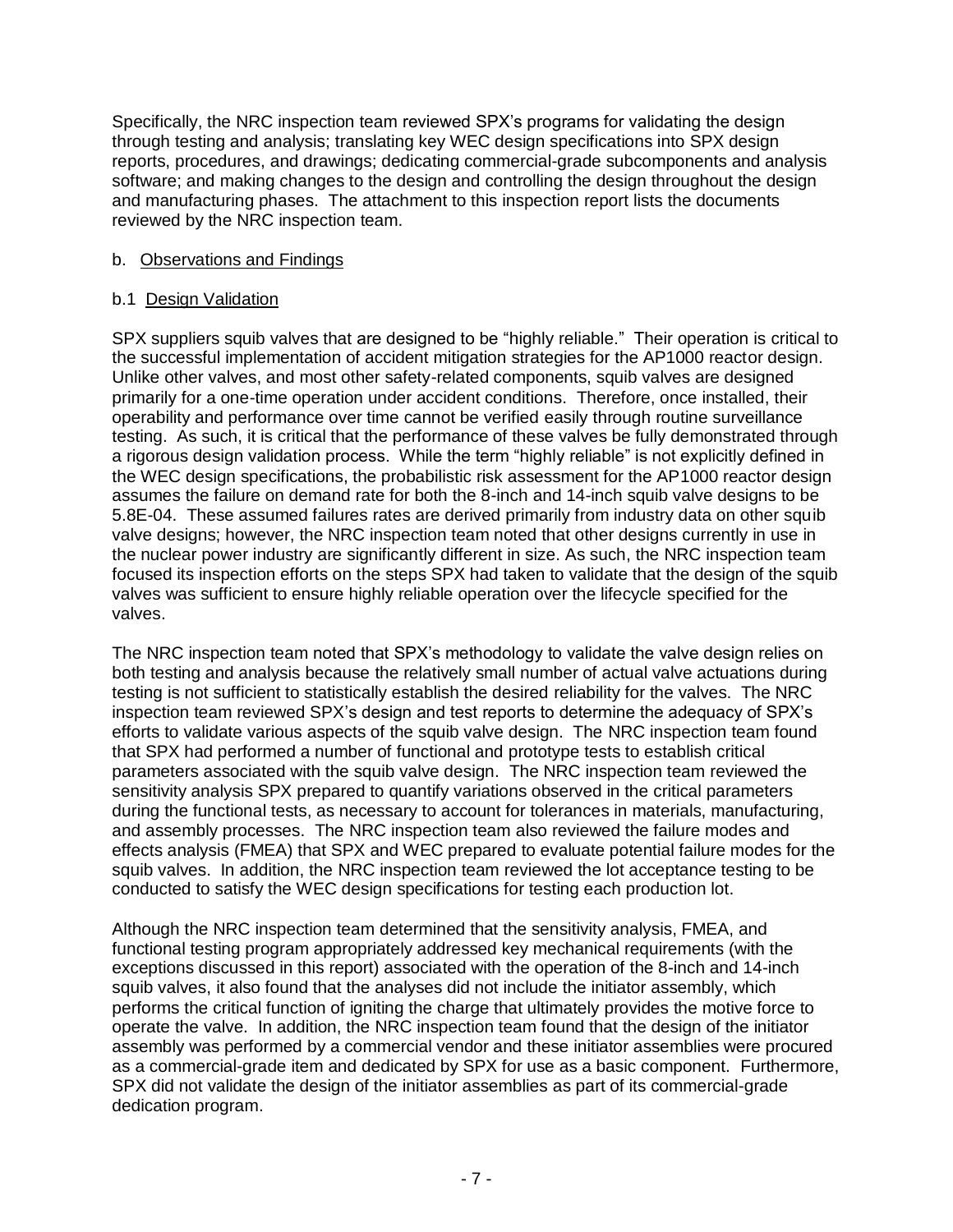The initiator assembly performs its function when it receives a firing signal from the plant protective systems. The applied signal supplies an electrical current that heats a fine wire (bridge wire) located within the initiator assembly to a point sufficient to ignite the explosive powder. The NRC inspection team found that SPX had not performed testing or analysis sufficient to validate critical attributes of the initiator assembly design, including but not limited to: the current temperature and resistance profile of the wire; the flashpoint, quantity, and packing force used to install the explosive powder; the effects of aging, temperature, or radiation on the explosive powder; and the strength and effects of temperature, fatigue, and vibration on the weld used to secure the bridge wire to the connector pins. The NRC inspection team determined that although SPX had identified some of these attributes as critical characteristics for the purposes of commercial-grade dedication of the initiator design, the acceptance criteria for the characteristics were primarily restatements of manufacturing tolerances and inspections contained in the vendor's commercial manufacturing procedure. When the NRC inspection team questioned SPX, it had insufficient knowledge of the initiator assembly design parameters, as necessary to account for any material, manufacturing, or assembly tolerances. The NRC inspection team identified this issue as an example of Nonconformance 99900080/2012-201-01 for SPX's failure to verify the adequacy of the initiator assembly design as part of its commercial-grade dedication program.

The NRC inspection team found that although the squib valves are required to be environmentally and seismically qualified for operation in a harsh environment, WEC has taken the direct responsibility for these qualification programs; therefore, this inspection did not assess the adequacy of the proposed environmental qualification programs for these valves.

The NRC inspection team reviewed the ongoing development of SPX and WEC surveillance requirements for the AP1000 squib valves during plant operation. For example, the team noted the specification of the design life for the explosive booster charge. Further, the team found several surveillance recommendations specified in the FMEA. The NRC inspection team discussed with SPX personnel the NRC license condition for squib valve surveillance requirements in NRC Commission Memorandum and Order CLI-12-02, dated February 9, 2012, for the combined operating license for Vogtle Units 3 and 4. The team also noted the provision in the Vogtle Units 3 and 4 final safety analysis report that the lessons learned from the design and qualification of the squib valves will be applied in the development of surveillance requirements for those valves in the Vogtle inservice testing program. During the inspection, WEC representatives stated that surveillance requirements for the AP1000 squib valves are being developed to include consideration factors such as the Vogtle license conditions, the booster design life, and the FMEA recommendations.

## b.2 Design Control

The NRC inspection team found that the final designs of the 8-and 14-inch squib valves include energy absorbing material. Prior to the inspection, SPX modified the design feature of the energy absorbing material in later functional tests of the squib valve design. The NRC inspection team observed the installation process for the energy absorbing material in an 8-inch squib valve and discussed with SPX personnel the operational and research experience with other types of power-operated valves. The NRC inspection team found that this design feature was not adequately addressed in the sensitivity analysis or FMEA. The NRC inspection team identified this issue as an example of Nonconformance 99900080/2012-201-02 for SPX's failure to establish measures to verify or check the adequacy of the mechanical design of squib valves.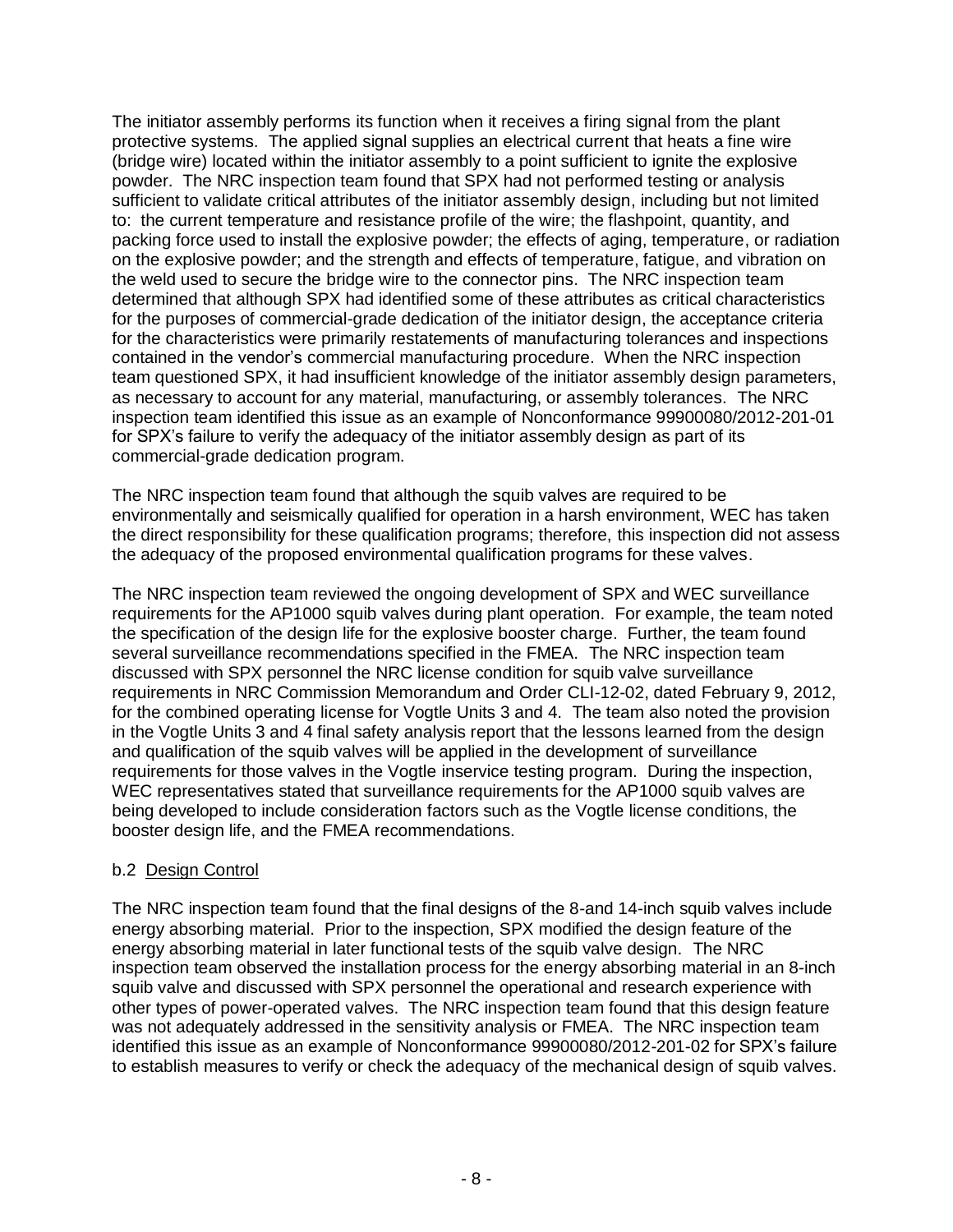### b.3 Commercial Grade Engineering Software

The NRC inspectors reviewed the control of the ANSYS software SPX used for finite element analysis and solid modeling of the squib valves. The NRC inspection team found that SPX was using a commercial version of the software for evaluating the components for stress, loads, deflection, modal analysis, weight, and center of gravity. SPX explained its methodology for dedicating this software in a safety-related application. This included SPX verifying it is using the appropriate version of the ANSYS software and then verifying the acceptability of the software by solving known example problems and comparing the answers obtained with the software against the known correct answer. SPX personnel demonstrated the convergence of the model solution to support its argument that the specific application of the ANSYS model is verified.

The NRC inspection team found that this method of commercial-grade dedication was incomplete and was not sufficient to verify the suitability of the software used. SPX Procedure GT-14, "Verification and Validation of Commercially Procured Software for Design Analysis for Safety Related and Section 3 Jobs," Revision 4, dated January 31, 2012, states, in part, that the "software received shall be reviewed to confirm that the software received is the version purchased," but the manufacturer and version are not specified in the commercial- grade dedication instruction. In addition, SPX does not establish measures to collect or evaluate notices or errors issued by the software supplier and capture them in a nonconformance process to determine if they have an adverse effect on the versions of the software used in safety-related applications. Furthermore, the measures provided to validate the suitability of the modeling used in safety-related applications do not require acceptance criteria or methods to ensure that an appropriate selection of an example problem with similar geometrical properties and boundary conditions is used to validate the use of the software for a specific safety-related application. The measures to dedicate the software also lacked the necessary guidance to ensure the modeling results demonstrate convergence, such as through the use of a more precise mesh size to arrive at a unique solution. The NRC inspection team identified this issue as an example of Nonconformance 99900080/2012-201-03 for SPX's failure to institute adequate measures to ensure the suitability of the example models, identify appropriate acceptance methods and critical characteristics, and evaluate error notices obtained from the manufacturer for potential impact on the analyses being performed.

## b.4 Dedication and Acceptance Testing of Subcomponents

SPX has implemented an extensive testing program to verify the critical characteristics of key subcomponents of the squib valves, including subcomponents procured as commercial-grade and those procured as safety-related. For safety-related procured subcomponents, the NRC inspection team reviewed and found acceptable SPX Procedure 4.4.624, "Lot Acceptance Test Procedure, 8-inch HP Squib Valve," Revision 0, dated February 24, 2011, which specifies that acceptance testing satisfy the WEC design specifications for each production lot for two of the more critical subcomponents that make up the valve assembly. SPX procured all of these subcomponents as safety-related.

The NRC inspection team also reviewed SPX's testing to dedicate individual parts used in the manufacture of the initiator assembly. The initiator assembly is procured as a commercial-grade item. SPX, which along with another commercial company, assemble the various individual parts that comprise the initiator assembly. SPX has taken on the responsibility for dedicating the initiator assembly since the commercial vendors providing the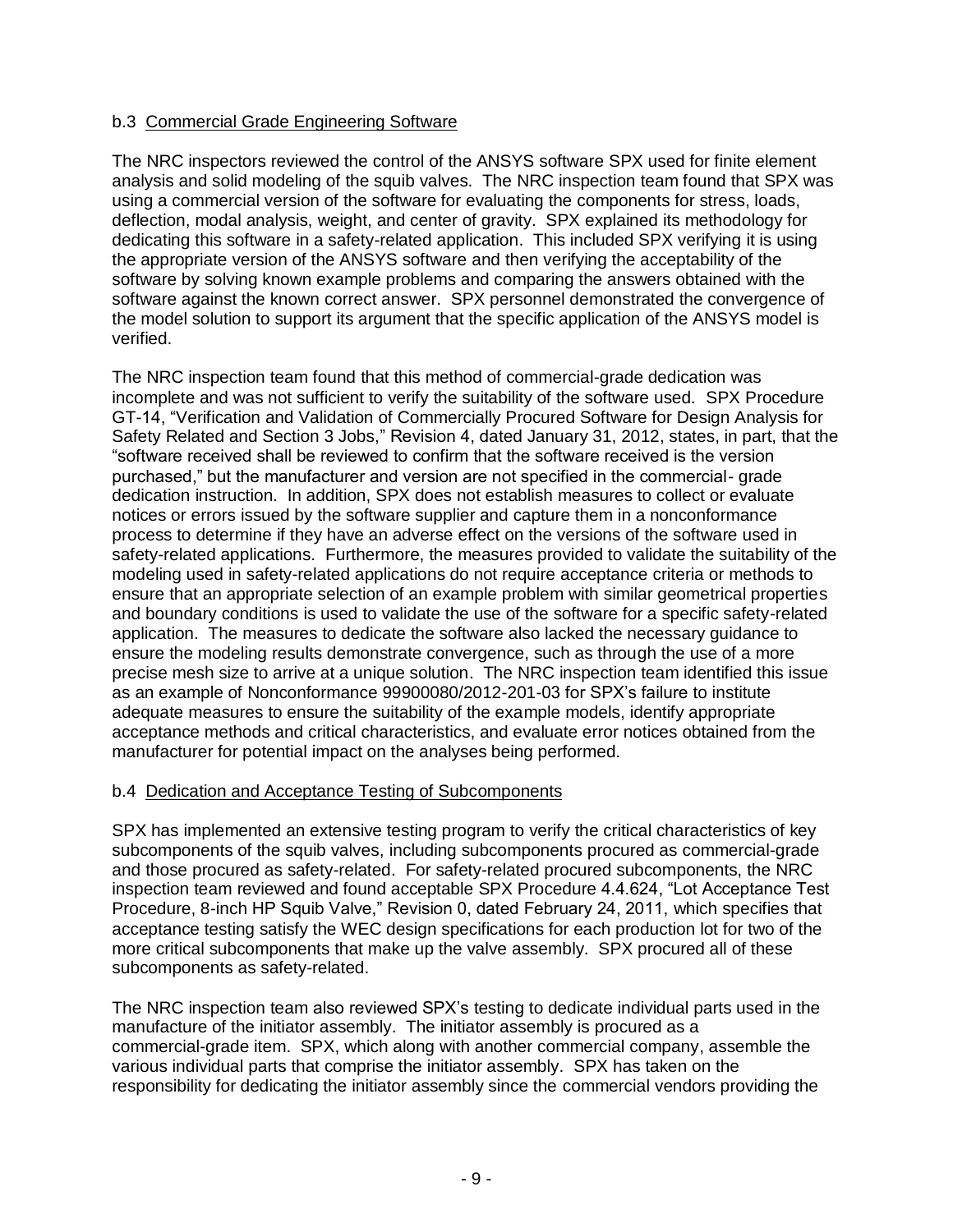initiator assembly do not have quality assurance programs that meet the regulatory requirements of Appendix B to 10 CFR Part 50.

The NRC inspection team found that although SPX had developed dedication instructions for each of the piece parts that provide a safety-related function, some of the tests it specified as part of the dedication instructions were only performed on a sample basis. The sampling methodology SPX employs is based on Electrical Power Research Institute NP-7218, "Guideline for Utilization of Sampling Plans for Commercial-Grade Item Acceptance (NCIG-19)", issued June 1992. This guidance contains a discussion about the different methods for establishing lot formation ensuring the homogeneity of the lot, as necessary for developing a supportable sampling plan. The NRC inspection team found that in some cases, SPX had defined as product lots, for the purpose of material verification, individual pieces for which traceability back to the original equipment manufacturer (OEM) was not apparent. In general, the NRC inspection team noted that traceability back to the OEM is necessary for each piece in a defined lot to ensure that the pieces actually tested were representative of the material lot. For example, with respect to the connector pins used in the initiator assembly, SPX performed material verification testing on a representative sample of the pins that were drawn from a lot for which material traceability back to the OEM did not exist. However, in this case, the NRC inspection team concluded that SPX's overall approach for the dedication of these items was acceptable because SPX was performing other testing on every subassembly, including electrical continuity, insulation resistance, and leakage tests sufficient to give reasonable assurance of the suitability of the connector pins.

## c. Conclusion

The NRC inspection team issued Nonconformances 99900080/2012-201-01, 99900080/2012-201-02, and 99900080/2012-201-03 in association with SPX's failure to implement the regulatory requirements of Criterion III of Appendix B to 10 CFR Part 50. Nonconformance 99900080/2012-201-01 cites SPX for failing to verify the adequacy of the initiator assembly design as part of its commercial-grade dedication program. Specifically, the NRC inspection team identified that the initiator assembly was being procured as a commercialgrade item and dedicated by SPX for use as a basic component. The design of the initiator assembly was performed by a commercial vendor and SPX did not validate it as part of its commercial-grade dedication program. Nonconformance 99900080/2012-201-02 cites SPX for failing to establish measures to verify or check the adequacy of the mechanical design of the squib valves. Specifically, SPX failed to adequately justify the design and installation of the energy absorbing material. Nonconformance 99900080/2012-201-03 cites SPX for failure to establish appropriate measures to verify the suitability of the commercial software used to perform finite element analyses on aspects of the squib valve design. Specifically, SPX failed to institute adequate measures to ensure the suitability of the example models, identify appropriate acceptance methods and critical characteristics, and evaluate error notices from the software manufacturer for potential impact on the analyses being performed.

## 3. Oversight of Contracted Activities

## a. Inspection Scope

The NRC inspection team reviewed the SPX policies and implementing procedures that govern the implementation of SPX's oversight of contracted activities to verify compliance with the regulatory requirements of Criterion IV, "Procurement Document Control," Criterion VII, "Control of Purchased Material, Equipment, and Services," and Criterion XVIII, "Audits," of Appendix B to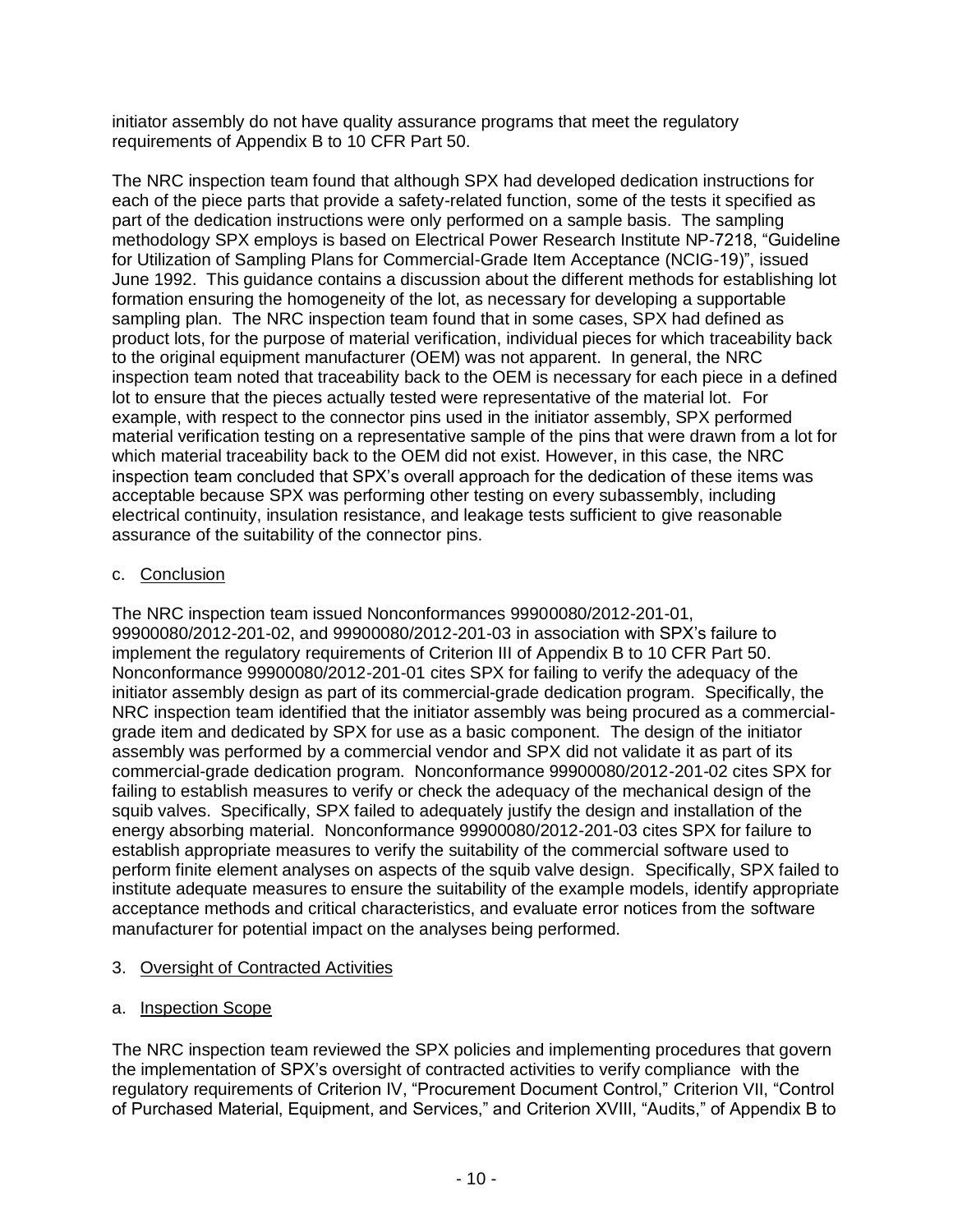10 CFR Part 50. The NRC inspection team reviewed a sample of purchase requisitions and POs associated with the 8-inch and 14-inch squib valves to evaluate compliance with the SPX program requirements. The NRC inspection team observed the receipt inspection, cleaning, and testing processes for parts SPX procured for use in the manufacture of the squib valves. In addition, the NRC inspection team reviewed a sample of external audits SPX performed on suppliers that provided material and machining services for parts associated with the design and manufacturing of the squib valves. The attachment to this inspection report lists the documents reviewed by the NRC inspection team.

### b. Observations and Findings

## b.1 Procurement Document Control

The NRC inspection team reviewed a sample of POs SPX issued in support of the design and manufacturing of the 8-inch and 14-inch squib valves to determine if the requirements identified in the procedures were imposed on applicable purchasing documents. The NRC inspection team found that the POs adequately documented the procurement requirements as established by SPX's governing policies and procedures which include (1) task definitions and responsibilities, (2) imposition of appropriate quality, technical, and regulatory requirements, and (3) identification of applicable codes and standards. The NRC inspection team also found that these POs adequately defined contract deliverables, disposition of nonconformances, access rights to subtier suppliers, and extension of contractual requirements to subcontractors.

## b.2 Maintenance of the Approved Supplier List

The NRC inspection team reviewed the approved suppliers list (ASL) to ensure that qualified and approved suppliers were listed; authorized personnel maintained, distributed, and periodically updated the list; and any revisions to the list were implemented following the applicable procedures. The NRC inspection team confirmed that the suppliers performing work for SPX were appropriately listed on the ASL. In addition, the NRC inspection team confirmed that the scope of supply was documented and consistent for the activities contracted.

## b.3 External Audits

The NRC inspection team reviewed a sample of external audits to verify the implementation of the SPX audit program. The NRC inspection team verified that SPX had prepared and approved plans identifying the audit scope, focus, and applicable checklist criteria before the initiation of the audit activity. The NRC inspection team confirmed that the audit reports contained a review of the relevant QA criteria in Appendix B to 10 CFR Part 50 for the activities that individual suppliers performed as well as documentation of pertinent supplier guidance associated with each criterion. For audits that resulted in findings, the NRC inspection team verified that the supplier had established a plan for corrective action and that SPX had reviewed and approved the corrective action and verified its satisfactory completion and proper documentation.

## b.4 Receiving Inspection

The NRC inspection team reviewed control of critical parts of the 8-inch squib valve material and machining, including inconel bar material machining, and the electrical connectors. In addition, the NRC inspection team observed the cleaning and visual inspection of some of the critical parts of the 8-inch squib valve. Furthermore, the NRC inspection team also observed a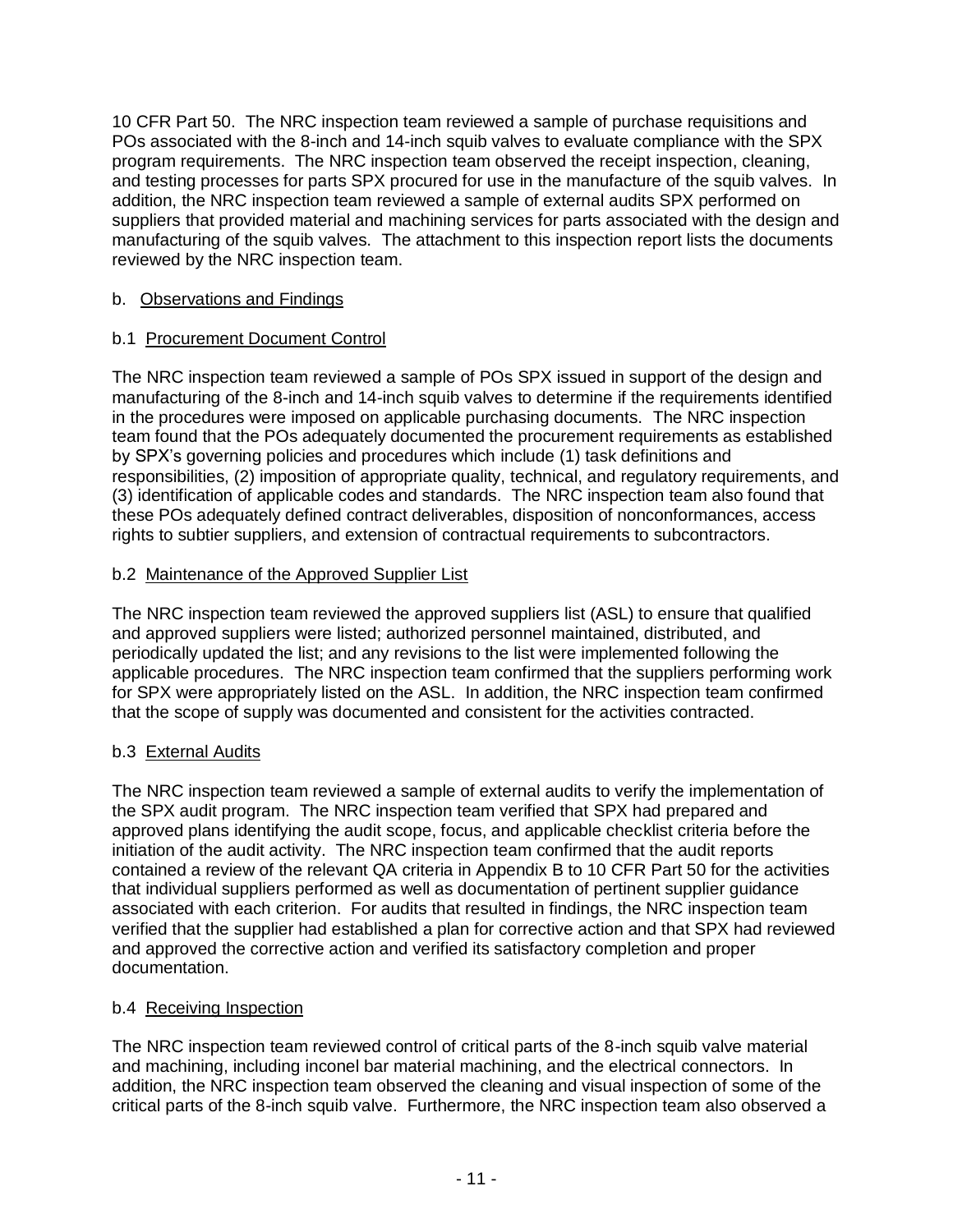minimum wall thickness inspection. The NRC inspection team noted that SPX had procured material for the 8-inch and 14-inch squib valves as safety-related. After receiving the material, SPX sent the material to an approved supplier on its ASL to be machined. The NRC inspection team noted that the PO SPX issued to machine some of the critical parts does not require the work to be completed under Appendix B to 10 CFR Part 50 or 10 CFR Part 21. However, when SPX received the machined material back from its suppliers, it performed a 100 percent inspection on the parts to verify all critical components.

### c. Conclusion

The NRC inspection team concluded that SPX is implementing its oversight of contracted activities consistent with the regulatory requirements of Criterion IV, Criterion VII, and Criterion XVIII of Appendix B to 10 CFR Part 50. Based on the limited sample of documents it reviewed, the NRC inspection team also determined that SPX is implementing policies and procedures associated with its oversight of contracted activities. No findings of significance were identified.

### 4. Control of Manufacturing Process

### a. Inspection Scope

The NRC inspection team reviewed the SPX policies and implementing procedures that govern the implementation of SPX's manufacturing process to verify compliance with the regulatory requirements of Criterion V, "Instructions, Procedures and Drawings," Criterion IX, "Control of Special Processes," Criterion XI, "Test Control," and Criterion XII, "Control of Measuring and Test Equipment," of Appendix B to 10 CFR Part 50. The NRC inspection team observed various activities associated with the assembly of the 8-inch and 14-inch inch squib valves, conducted interviews with responsible SPX personnel, and reviewed fabrication documents to determine if SPX performed assembly activities in accordance with the applicable design, quality, and technical requirements imposed in the WEC POs. The attachment to this inspection report lists the documents reviewed by the NRC inspection team.

## b. Observations and Findings

## b.1 Instructions, Procedures, and Drawings

The NRC inspection team verified that SPX had specific instructions, procedures, and drawings established for the control of manufacturing, assembly, testing and handling of the 8-inch and 14-inch squib valves. During the course of the inspection, the NRC team observed several instances in which SPX procedures were not adequate.

In its review of SPX Procedure No. 50-5.07.01, "Control and Inspection of Micrometers and Gages," Revision 39, dated August 30, 2010, the NRC inspection team noted that step 3.3 stated that "[i]nside micrometers are used as transfer gages only. Final measurement is taken using outside micrometers." During the assembly of a 14-inch squib valve using Assembly Procedure 1.2.446, "14 inch ADS Squib Valve," Revision 3, dated February 3, 2012, the NRC inspection team observed that during the performance of step 3.12.6, SPX personnel used inside micrometers to measure and confirm data necessary to verify the acceptance criteria of this step and then continued to the next step. However, SPX personnel did not use outside micrometers to make the final determination if the measurements were satisfactory. Upon further discussion with SPX personnel, the NRC inspection team found that step 3.12.6 of Assembly Procedure 1.2.446 directed personnel to use inside micrometers for final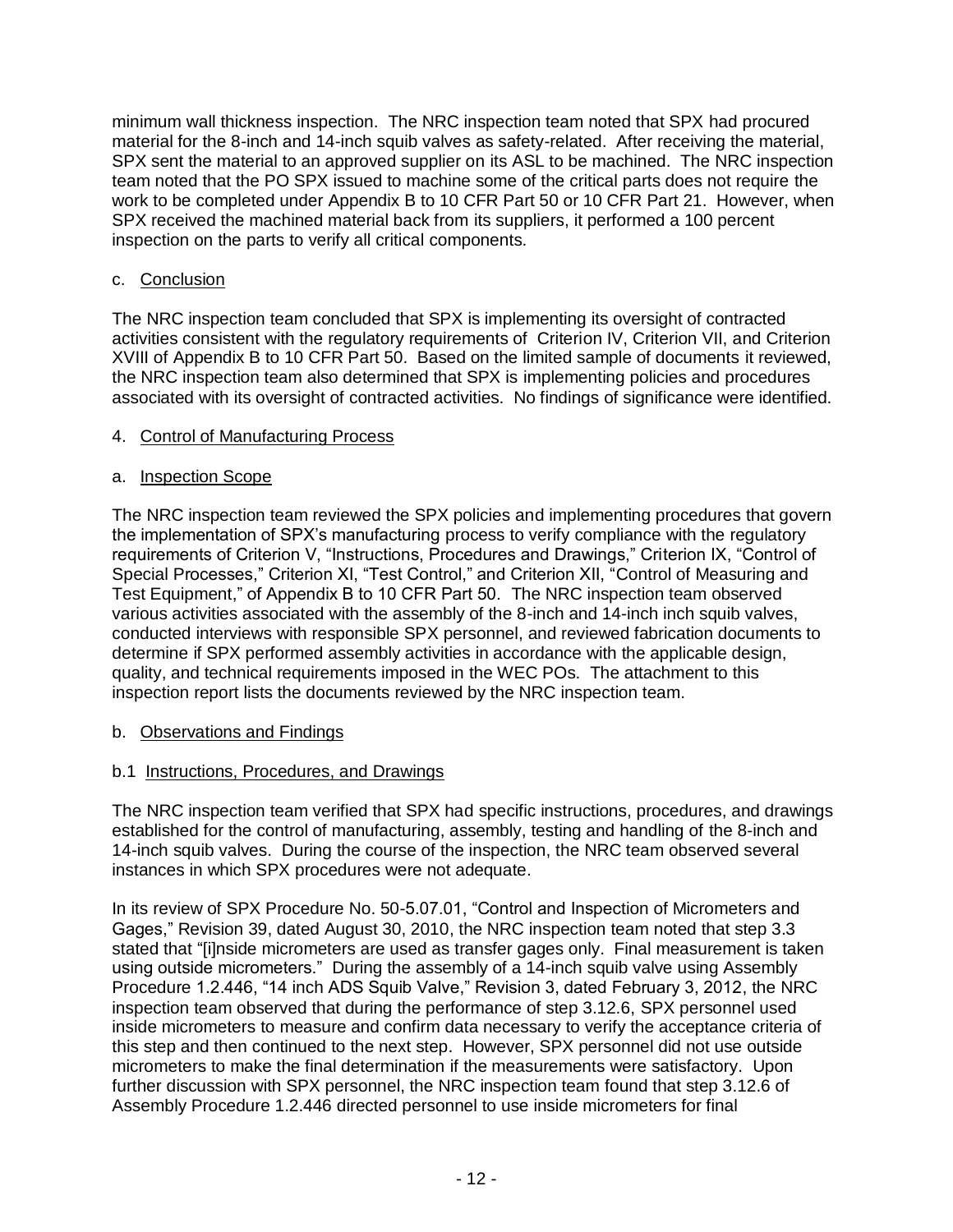measurement, which is contrary to the SPX standard to not use inside micrometers for final measurement (due to the inherent difficulties with the many attachments for inside micrometers) as specified in Procedure No 50-5.07-01. In addition, the NRC inspection team noted that no measuring and test equipment (M&TE) data were recorded in step 3.12.6 of the procedure. The procedure step did not have a place for personnel to record M&TE data. The NRC inspection team identified these issues as an example of Nonconformance 99900080/2012-201-04 for SPX's failure to provide adequate assembly procedures for the recording of M&TE data and for the use of micrometers. SPX initiated CAR No. 643 and No. 644 to address these issues, respectively.

The NRC inspection team witnessed the assembly of an 8-inch squib valve in accordance with Assembly Procedure No. 1.2.453, "8 inch LP Squib Valve," Revision 5, dated February 9, 2012. The NRC inspection team noted that during assembly of the 8-inch squib valve step 3.12.12 could not be performed as written without potentially causing damage or inducing stresses into valve components. Step 3.12.12 of Assembly Procedure 1.2.453 directed personnel to use the crane to lift the piston assembly. The NRC inspection team brought this issue to the attention of SPX and WEC personnel present during the attempted performance of this step during valve assembly.

The NRC inspection team noted that vertical movement of the closure device assembly could introduce stresses into components of the valve potentially causing material weakening, damage, or failure of these components. The NRC inspection team identified this issue as another example of Nonconformance 99900080/2012-201-04 for SPX's failure to have adequate procedures to prevent damage to some critical components during assembly of the 8-inch squib valve. SPX initiated CAR No. 645 to address this issue.

## b.2 Control of Special Processes

The NRC inspection team verified that SPX had established and implemented procedures for the control of special processes such as welding, and nondestructive examination (NDE). The procedures provide measures for generating of special process control documents, including travelers, shop orders, inspection and test reports, assembly test reports, and weld orders. The NRC inspection team verified that the process control documents include personnel and equipment requirements, conditions for accomplishing the process, acceptance criteria, results of inspections, and appropriate signatures.

The NRC inspection team reviewed a sample of the training and qualification records for SPX's NDE personnel and confirmed that these personnel had completed all required training and maintained qualification and certification in accordance with SPX's policies and procedures.

The NRC inspection team reviewed Procedure Qualification Record (PQR) No. 38 and Welding Procedure Specification (WPS) No. 20-881. The NRC inspection team noted that PQR No. 38 did not contain all the essential variables for base metals and filler metals as required by Section IX, "Welding and Brazing Qualifications," of the American Society of Mechanical Engineers (ASME) Code. The essential variables missing from PQR No. 38 were the thickness range in the base metals and deposited weld thickness. Although the PQR did not contain these essential variables, the NRC inspection team verified that the missing variables did not invalidate the WPS. SPX initiated CAR No. 648 to address this issue.

The NRC inspection team witnessed the assembly of two 8-inch and one 14-inch squib valves; direct measurement verification of four critical components of 14-inch squib valves; NDE liquid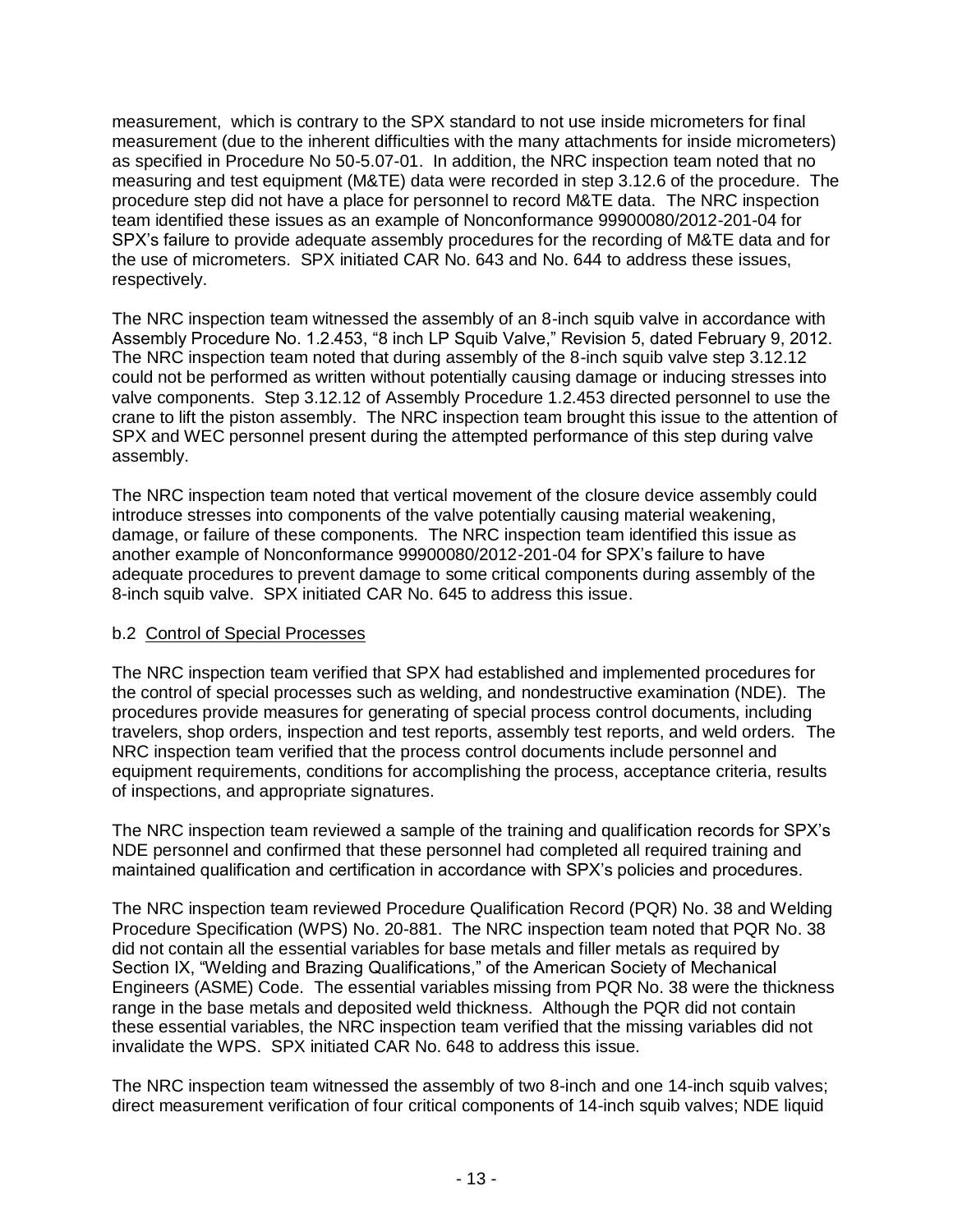penetrant testing (PT) of a critical component of one 14-inch squib valves; and welding and subsequent NDE PT of a critical component on one the welds of one 8-inch squib valve. The NRC inspection team also reviewed records for the measurement of an additional four critical components of 14-inch squib valve.

During review of Procedure 17399 (01) MP, "Manufacturing Procedure for the Initiator Assembly," Revision 0, dated September 23, 2009, the NRC inspection team found that the manufacturing procedure appeared to contain an appropriate amount of detail and inspection steps for verifying critical aspects of the manufacturing process. As described elsewhere in this report, SPX procures the initiator assemblies as a commercial-grade item and then dedicates the assemblies for use as a basic component by performing a combination of testing and in process inspection. SPX's strategy and requirements for dedicating the initiator assembly is described in Commercial Grade Dedication Instruction No. 17399400, dated February 10, 2012, and Safety Related Check List QC-86-398312, Revision 6. The NRC inspection team found that as part of the vendor's manufacturing process for the initiator assembly, a very fine bridge wire is welded onto electrical connector pins using bridge wire installation tool TN 18301-1 with weld Standard 5059. The manufacturing procedure also contained a directive for an inspector from the commercial vendor to perform a visual examination of the weld using 10x magnifications and provided qualitative acceptance criteria. SPX then transferred these acceptance criteria into its safety related checklist for the initiator assembly used to perform the commercial-grade dedication. The checklist included a signoff for an SPX inspector to inspect the weld at the commercial vendor's facility, using essentially the same instructions given to the commercial vendor's inspector.

The NRC inspection team questioned that such an inspection would be difficult to perform because the completed weld was recessed within the initiator assembly and the actual weld was extremely small. The NRC inspection team reviewed the qualification and training records for the SPX inspector and determined that he did not have weld inspector qualifications, or any specific training on performing weld inspections, particularly inspections of the type of weld in this instance. Although the electrical continuity of the completed connector is verified for each initiator assembly as part of the dedication process, failure of the weld after installation could prevent operation of the squib valve. The NRC inspection team identified this issue as Nonconformance 99900080/2012-201-05 for SPX's failure to ensure that the inspector tasked with performing weld inspections had the qualifications and training necessary to successfully perform the inspection.

## b.2.a Squib Valves' Inspections, Testing, Analyses and Acceptance Criteria

The inside diameter of the flow area of the 14-inch squib valves will be used to help determine acceptable closure of Inspections, Tests, Analyses, and Acceptance Criteria (ITAAC) 2.01.02.08d.iii. ITAAC 2.01.02.08d.iii, which states that "the flow area through each fourth-stage ADS valve is  $\geq 67$  in<sup>2</sup> [square inches]." The NRC inspection team reviewed the minimum inside diameter measurements on the eight 14-inch squib valve flow components and are listed below by part serial number (S/N), along with their corresponding areas:

| 14-inch   | Measured Inside | Date Measured | <u>Area</u>            |
|-----------|-----------------|---------------|------------------------|
| Shear Cap | Diameter        |               | <i>(in square)</i>     |
| S/N       | (in inches)     |               | inches)                |
| 10-05     | 9.2395 in       | 8/30/11       | 67.048 in <sup>2</sup> |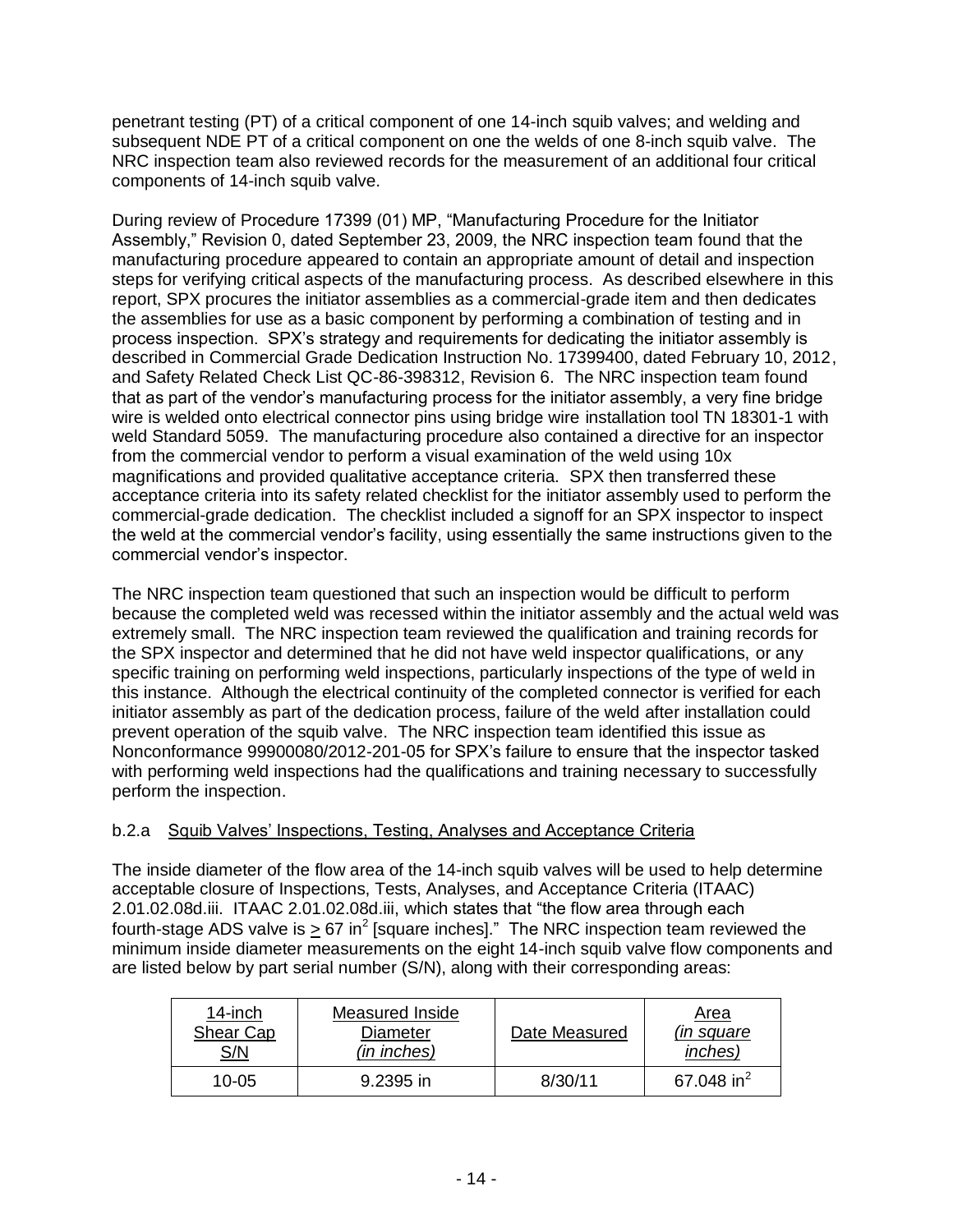| 14-inch<br><b>Shear Cap</b><br>S/N | Measured Inside<br><b>Diameter</b><br>(in inches) | Date Measured | Area<br><i>(in square)</i><br>inches) |
|------------------------------------|---------------------------------------------------|---------------|---------------------------------------|
| $10 - 07$                          | 9.2413 in                                         | 8/25/11       | 67.074 in <sup>2</sup>                |
| $10 - 08$                          | 9.2400 in                                         | 8/25/11       | 67.055 in $^{2}$                      |
| 10-09                              | 9.2395 in                                         | 8/30/11       | 67.048 in <sup>2</sup>                |
| $11 - 03$                          | 9.2381 in                                         | 2/14/12       | 67.028 in <sup>2</sup>                |
| $11 - 04$                          | 9.2384 in                                         | 2/14/12       | 67.032 in <sup>2</sup>                |
| $11 - 05$                          | 9.2391 in                                         | 2/14/12       | 67.042 in <sup>2</sup>                |
| 11-06                              | 9.2382 in                                         | 2/14/12       | 67.029 in <sup>2</sup>                |

These eight 14-inch minimum inside diameter measurements represent a sample size of 20 percent. The NRC inspection team questioned the final condition of the valve's flow opening after the valve opened, and how much material would protrude into the flow opening. The "as-measured" dimensions of the 14-inch squib valve flow area met the flow area requirements of ITAAC 2.01.02.08d.iii with the valve in its normally closed position. However, the flow area of the valve opening may change slightly after the valve has been opened. Further review by NRC staff is necessary to verify the adequacy of meeting ITAAC 2.01.02.08d.iii with the valve in the open position. The NRC inspection team initiated Technical Assistance Request No. AP-GG-M-005 to resolve this issue. This NRC review will be followed up during the ITAAC closure process.

## b.3 Test Control

The NRC inspection team witnessed a hydrostatic test of a fully assembled 8-inch squib valve at pressures of 2,485 pound-force per square inch gauge (psig) and 9,000 psig and on two components of two 8-inch squib valves at a pressure of 2,850 psig. The NRC inspection team also reviewed testing records for a hydrostatic test conducted on one fully assembled 14-inch squib valve tested at pressures of 9,000 psig and 450 psig. The NRC inspection team also determined that the performance of the hydrostatic test and the supporting documentation were consistent with the requirements of Section III, "Rules for Construction of Nuclear Power Plant Components," of the ASME Boiler and Pressure Vessel Code and with SPX procedures.

## b.4 Control of Measuring and Test Equipment

The NRC inspection team verified that the M&TE used during the assembly and inspection of the squib valves had appropriate calibration stickers and current calibration dates, including calibration due dates, and that the associated calibration records were current and available for review. The NRC inspection team reviewed a sample of calibration records and verified that they included information on as-found or as-left conditions, calibration results, reference standards used, calibration date, and the due date for recalibration. The NRC inspection team also verified that the selected M&TE was calibrated using procedures traceable to known industry standards and certified equipment that has known valid relationships to nationally recognized standards.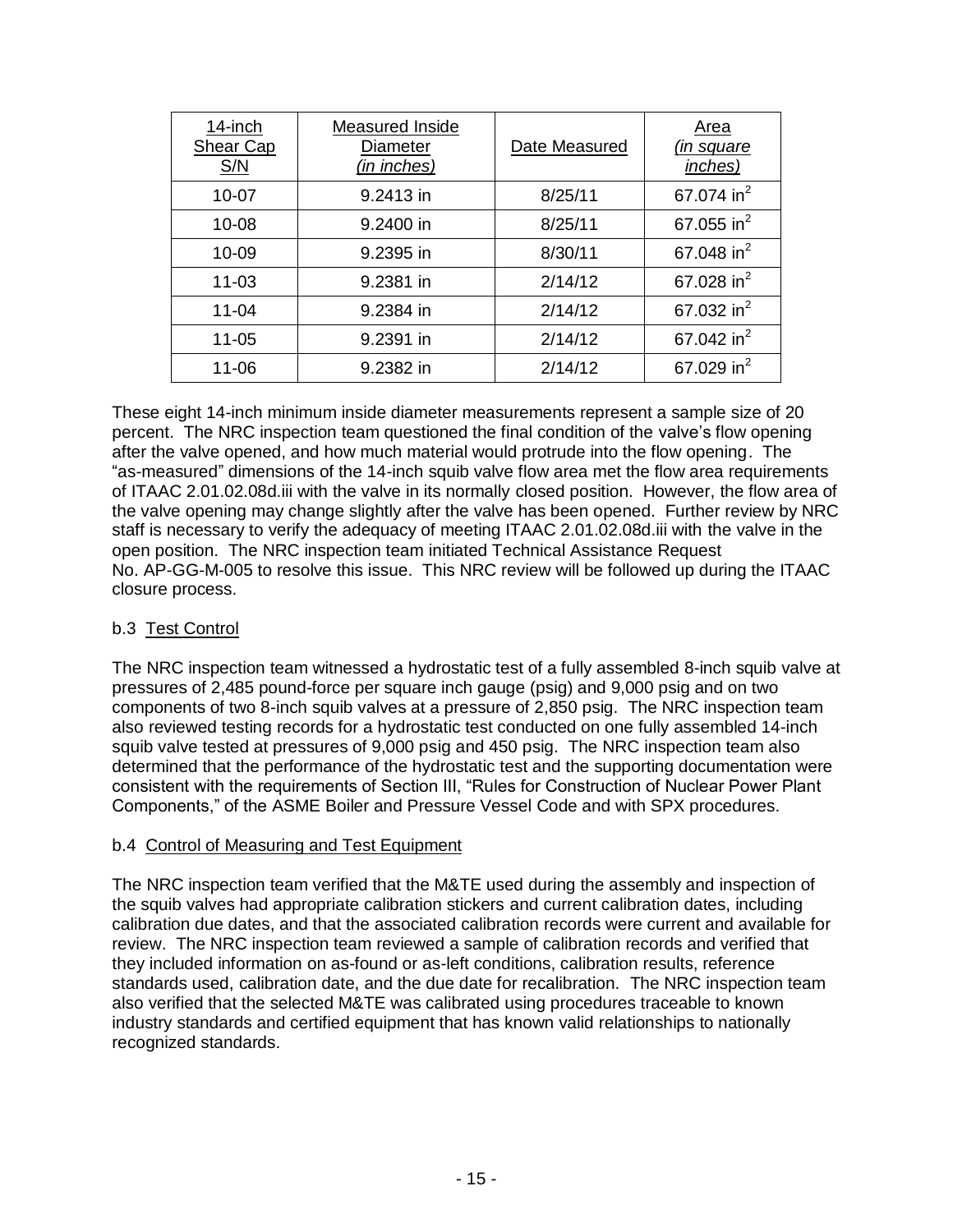### c. Conclusion

The NRC inspection team concluded that SPX is implementing its test control and measuring and test equipment programs in a manner consistent with the regulatory requirements of Criterion XI and Criterion XII of Appendix B to 10 CR Part 50, respectively. Based on the limited sample of documents it reviewed, the NRC inspection team also determined that SPX is implementing its policies and procedures associated with test control and control of measuring and test equipment. No findings of significance were identified.

The NRC inspection team issued Nonconformance 99900080/2012-201-04 associated with SPX's failure to implement the regulatory requirements of Criterion V of Appendix B to 10 CFR Part 50. Specifically, Nonconformance 99900080/2012-201-04 cites SPX for failing to establish adequate procedures for the assembly of the 8-inch and 14-inch inch squib valves. For example, some assembly procedures did not contain procedural steps to record M&TE data for equipment used during the assembly process. Furthermore, some procedural steps conflicted with another SPX procedure, and directed personnel to perform an activity that would have caused damage to some critical components of the 8-inch squib valve.

The NRC inspection team issued Nonconformance 99900080/2012-201-05 associated with SPX's failure to implement the regulatory requirements of Criterion XI, "Control of Special Processes", of Appendix B to10 CFR Part 50. Specifically, SPX failed to ensure that the inspector who performed the weld inspections was adequately qualified and trained.

#### 5. Nonconforming Materials, Parts, or Components and Corrective Action

#### a. Inspection Scope

The NRC inspection team reviewed SPX's policies and procedures that govern the implementation of SPX's nonconforming materials, parts, or components and corrective action programs to verify compliance with Criterion XV, "Nonconforming Materials, Parts, or Components," and Criterion XVI, "Corrective Action," of Appendix B to 10 CFR Part 50. The NRC inspection team reviewed a sample of nonconforming item reports (Q-Tickets) and CARs, and discussed the nonconforming materials, parts, or components and the corrective action programs with SPX management and staff. In addition, the NRC inspection team reviewed how issues outside the nonconforming materials, parts, or components and the corrective action processes are considered for input into the appropriate process. The attachment to this inspection report lists the documents reviewed and the personnel interviewed by the NRC inspection team.

The NRC inspection team performed walkdowns of material storage, work areas, and the facility to inspect the segregation of nonconforming materials and material conditions that could contribute to quality issues. The NRC inspection team also observed ongoing craft work and inspection activities for the identification and control of Q-Tickets and CARs.

#### b. Observations and Findings

#### b.1 Implementation of the Nonconforming Materials, Parts, or Components Program

SPX's program defines nonconforming materials, parts, or components as a deficiency in a characteristic, documentation, or procedure that renders an item unacceptable or indeterminate.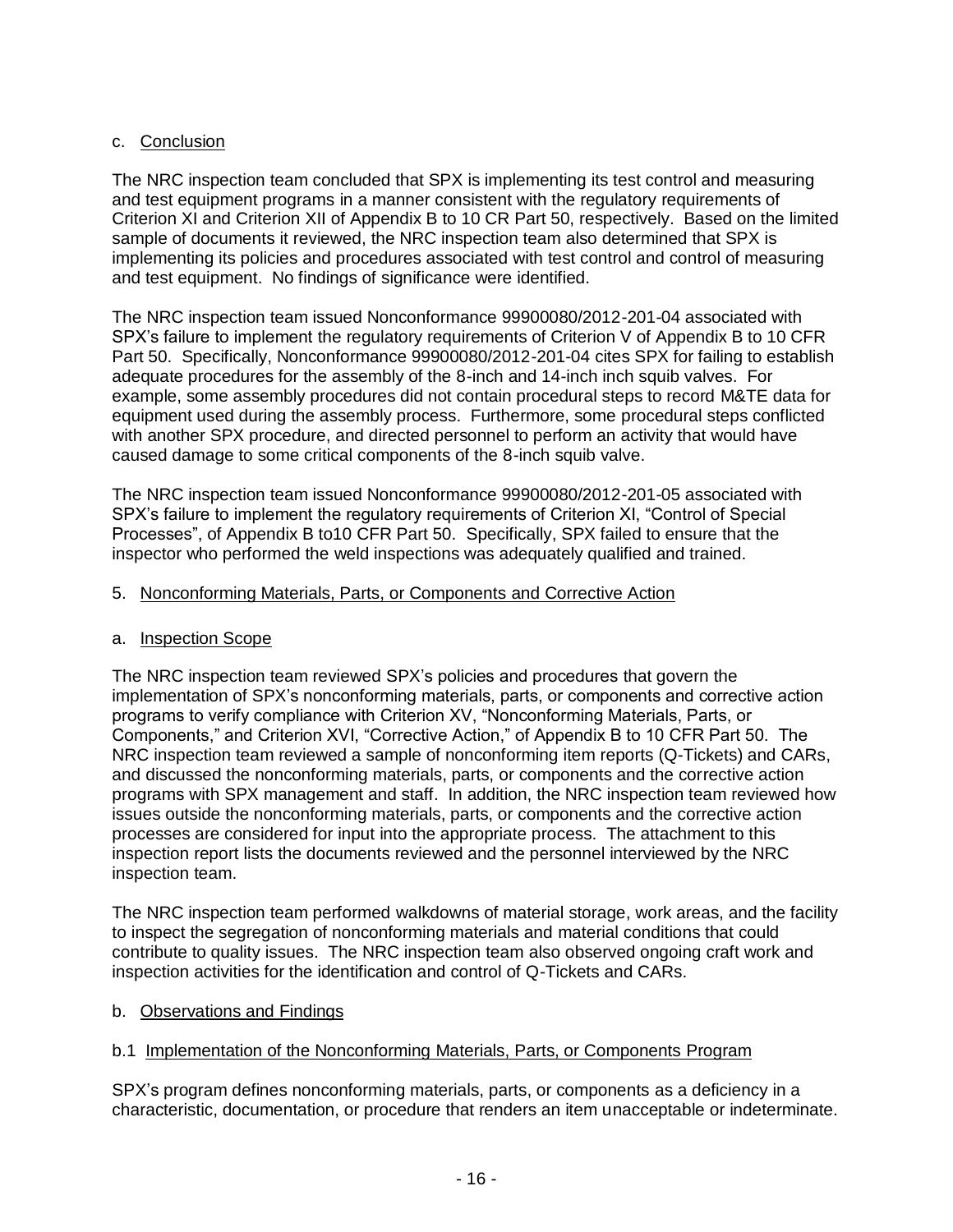SPX applies the nonconformance process to items it receives for use in the manufacturing process; for items it works on during the manufacturing process, including items sent out to a vendor for work and returned to SPX; and any existence of nonconformance with the physical item in the manufacturing process or its associated documentation.

The NRC inspection team verified that SPX processes and procedures identify, document, segregate, evaluate, and dispose of nonconforming items. This process also applies the principles of accepted, rework, scrap, on-hold, or use-as-is, and provides for the applicable justifications to be adequately supported and properly documented. Because SPX performs work under Section III of the ASME Code, the nonconformance authorizes the Authorized Nuclear Inspector to review work performed under the ASME Code. Through interviews with SPX staff, the NRC inspection team verified that all personnel knew they could initiate a Q-Ticket and were familiar with the requirements for notifying their supervisor, engineering department, or QA Personnel for any nonconforming items identified. The NRC inspection team also verified that SPX's nonconformance process provides guidance to evaluate nonconformances for reportability under SPX's 10 CFR Part 21 program. The nonconformance process is also linked to the corrective action program.

The NRC inspection team walked down SPX's assembly floor and verified that nonconforming materials were properly identified, marked, and segregated when practical, to ensure they were not reintroduced into the production processes. The NRC inspection team also verified that SPX had adequate controls for segregation of in process nonconforming materials. The NRC inspection team reviewed material on hold and verified that it was physically tagged with a Q-Ticket and that the document package clearly identified the issue and status. The NRC inspection team observed that all Q-Ticketed items are placed on hold and there is no work allowed on the item until the item is dispositioned. During review of Q-Ticket 43179, the NRC inspection team identified that the disposition appeared to incorrectly identify the parts to be scrapped. SPX indicated that the correct items were scrapped; the disposition in the Q-Ticket was in error. SPX initiated CAR No. 638 to address this discrepancy.

The NRC inspection team verified that, for the sample of nonconformances reviewed, SPX had (1) dispositioned the nonconformances it identified in accordance with SPX approved procedures, (2) presented an appropriate technical justification for each disposition, (3) taken adequate action with regard to the nonconforming material or item, and (4) subjected all identified nonconformances, as appropriate, to a 10 CFR Part 21 assessment or evaluation.

The NRC inspection team attended the daily Materials Review Board (MRB) meeting where representatives from different SPX departments meet to discuss the disposition of nonconforming materials and items. The MRB is tasked with determining if the nonconformance should also be documented in a CAR, and performing a screening to determine if a 10 CFR Part 21 evaluation is required.

#### b.2 Implementation of the Corrective Action Program

The SPX program for corrective action defines conditions adverse to quality as any condition that could affect the component's ability to function within design requirements, including safety-related items. This definition is different than the definition in Criterion XVI of 10 CFR Part 50 Appendix B, which states, in part, that "conditions adverse to quality such as, failures, malfunctions, deficiencies, deviations, defective material and equipment, and nonconformances are promptly identified and corrected."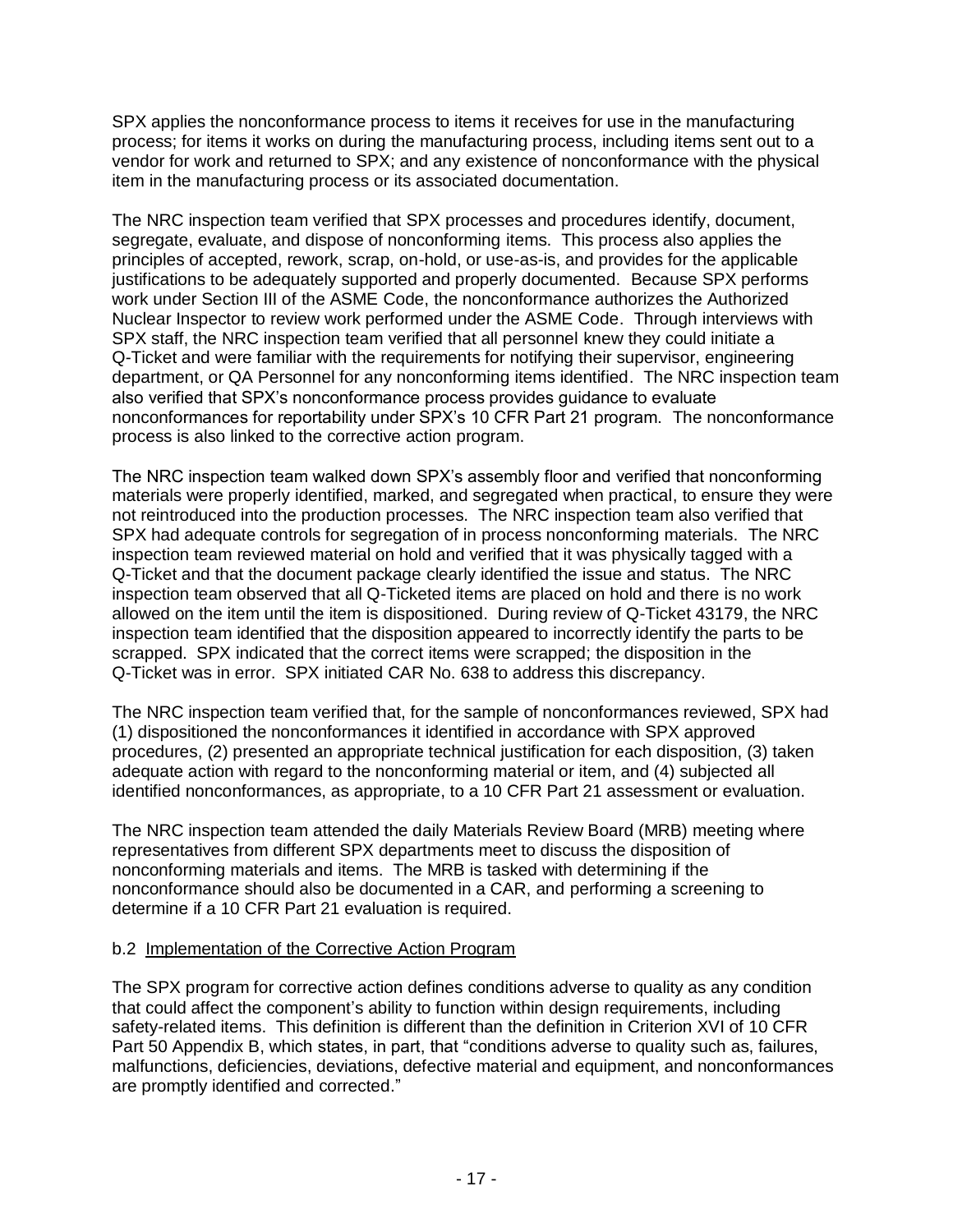The NRC inspection team verified that the SPX processes and procedures for corrective action require prompt identification, at the minimum for an apparent cause, and corrective action for all conditions adverse to quality. For significant conditions adverse to quality root cause analysis and action to prevent recurrence is required. The SPX corrective action process requires the QA manager to review the completed CAR and allows for verification of actions taken. Through interviews with SPX personnel, the NRC inspection team verified that personnel were aware they could initiate a CAR, although when a problem is identified the personnel interviewed indicated they would contact staff from the QA or engineering departments to initiate a CAR or a Q-Ticket.

The NRC inspection team reviewed the CAR log for the last 5 years and determined that CARs were submitted for a wide variety of issues, including internal and external audit findings, internal QA assessments, customer complaints or returns, failures in implementing QA requirements, adverse trends identified in Q-Tickets, and some more significant Q-Ticket items. QA personnel initiated most CARs. The NRC inspection team reviewed a sample of CARs and associated documentation on a variety of issues, but it mainly focused on issues affecting the manufacturing of the squib valves, including some QA issues and audit findings. The NRC inspection team verified that each CAR contained a detailed description of the nonconformance and a justification for the disposition. None of the CARs was identified as a significant condition adverse to quality, and the NRC inspection team did not identify that any should have been.

On February 14, 2012, when assembling a 14-inch squib valve in accordance with SPX Assembly Procedure 1.2.446, the NRC inspection team observed the supervising engineer noting a misalignment. The supervising engineer stopped the work and directed the valve to be partially disassembled past a quality control hold point where damage was discovered. The damage was documented in a separate Q-Ticket for each damaged part. The engineer proceeded to direct reperformance of the assembly including the reperformance of the quality control hold point. The NRC inspection team's review of the procedure noted that the engineering direction appeared to be in excess of what the procedure allowed. The NRC inspection team also questioned if difficulty in performing a procedure results in damage to a part, a CAR should have been initiated to address the issue of the procedure's adequacy. SPX determined that a CAR should have been written for both of these concerns and initiated CARs No. 635 and No. 636. SPX took prompt corrective action to provide more guidance on how to handle needed changes to the procedure. During discussions with the engineers who supervise assembly of the squib valves, the NRC inspection team found that none of the engineers fully understood the circumstances under which a CAR should be initiated for a condition adverse to quality. These engineers stated they would take action to correct the result of a condition adverse to quality, but would not identify the problem in a CAR, which could result in the condition adverse to quality not being identified and corrected. The NRC identified this issue as Nonconformance 99900080/2012-201-06 for SPX's failure to provide sufficient guidance to identify conditions adverse to quality related to deficiencies, deviations and nonconformances.

## c. Conclusion

The NRC inspection team concluded that SPX is implementing its nonconforming materials, parts, or components program in accordance with the regulatory requirements of Criterion XV of Appendix B to 10 CFR Part 50. Based on the limited sample of documents it reviewed, the NRC inspection team also determined SPX is implementing its policies and procedures associated with the control of nonconforming materials, parts or components. No findings of significance were identified.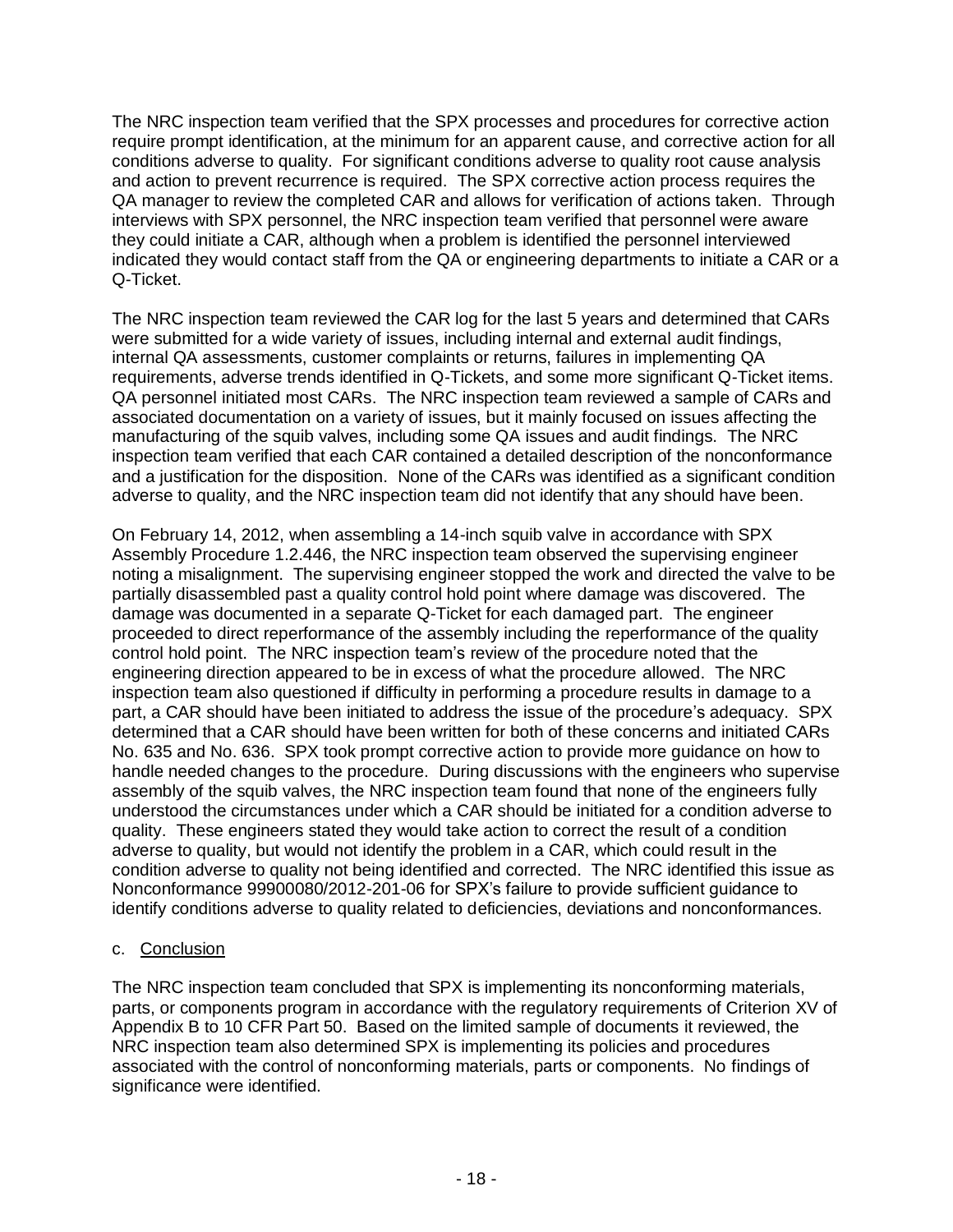The NRC inspection team issued Nonconformance 99900080/2012-201-06 associated with SPX's failure to implement the regulatory requirements of Criterion XVI, "Corrective Action," of Appendix B to 10 CFR Part 50. Specifically, key SPX personnel involved in the assembly of the squib valves did not identify in the corrective action process, until questioned by the NRC inspection team, conditions adverse to quality related to deficiencies, deviations and nonconformances.

#### 6. Entrance and Exit Meetings

On February 13, 2012, the NRC inspection team discussed the inspection scope during an entrance meeting with Mr. Jerry Skolnik, the site director, and other SPX personnel. On February 17, 2012, the NRC inspection team presented the inspection results during an exit meeting with Mr. Skolnik and other SPX personnel.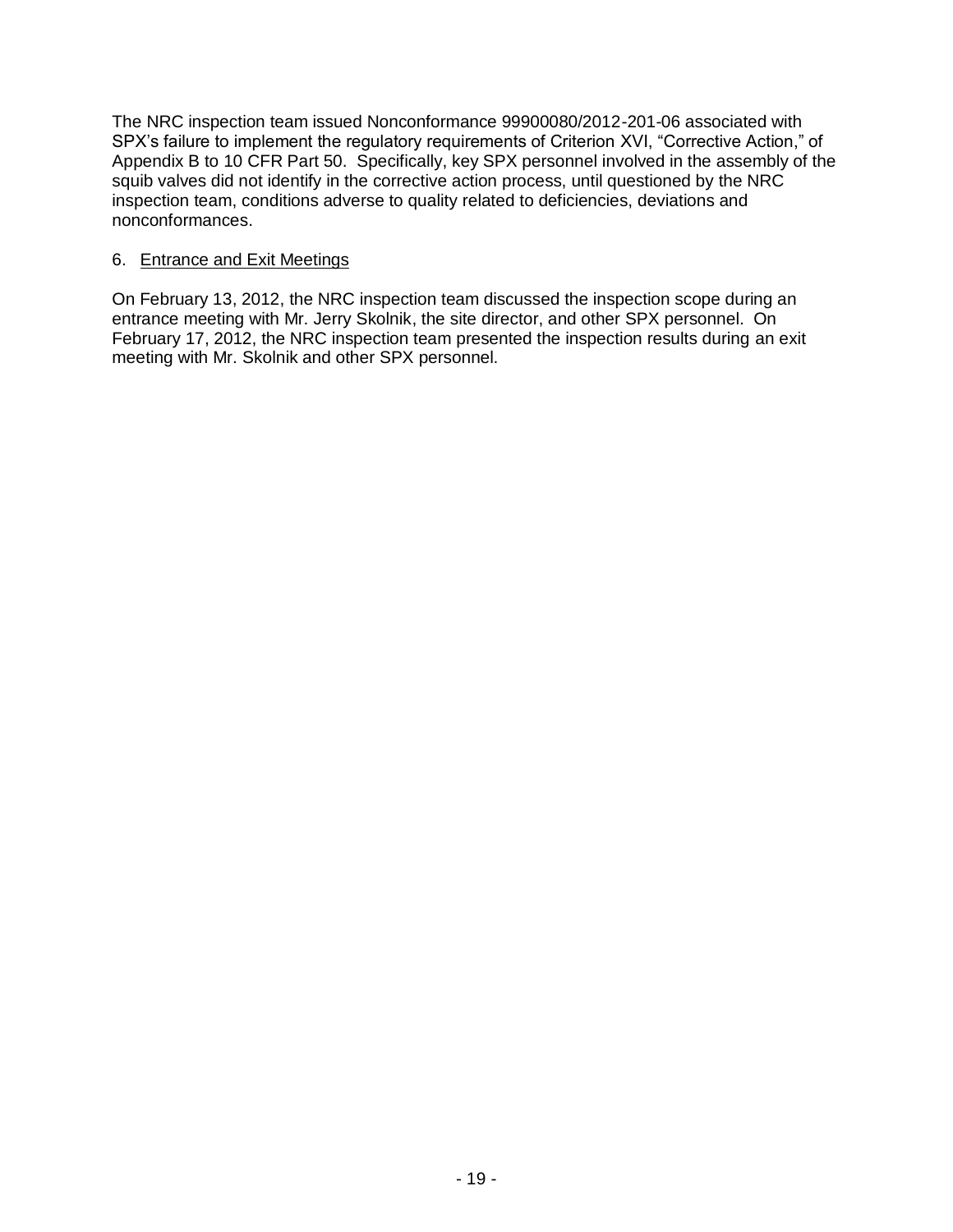# **ATTACHMENT**

# 1. PERSONS CONTACTED

| <b>Name</b>           | <b>Title</b>                                       | <b>Affiliation</b> | <b>Entrance</b> | <b>Exit</b> | <b>Interviewed</b> |
|-----------------------|----------------------------------------------------|--------------------|-----------------|-------------|--------------------|
| Jerry Skolnik         | <b>Site Director</b>                               | <b>SPX</b>         | X               | X           |                    |
| Christian<br>Sundberg | Project Manager                                    | <b>SPX</b>         | X               | X           |                    |
| <b>Richard Kuntz</b>  | <b>Quality Assurance</b><br>Manager                | <b>SPX</b>         | X               | X           | X                  |
| <b>Chris McVicker</b> | <b>Chief Financial</b><br>Officer, SPX<br>Americas | <b>SPX</b>         | X               | X           |                    |
| <b>Tony Renzi</b>     | President, SPX<br>Americas                         | <b>SPX</b>         |                 | X           |                    |
| <b>Tom Bierman</b>    | Quality Director,<br><b>SPX FT Americas</b>        | <b>SPX</b>         |                 | X           |                    |
| Aaron Hegman          | Project Manager                                    | <b>SPX</b>         | X               | X           |                    |
| <b>John Greaves</b>   | <b>Product Manager</b>                             | <b>SPX</b>         | X               | X           | X                  |
| Dale Mays             | <b>Vice President Sales</b>                        | <b>SPX</b>         | X               | X           |                    |
| <b>Fred Spataro</b>   | Squib Project<br>Manager                           | <b>SPX</b>         | X               | X           |                    |
| Adam Bosworth         | Squib Design<br>Engineer                           | <b>SPX</b>         | X               | X           | X                  |
| <b>Mark Crays</b>     | Design Engineer                                    | <b>SPX</b>         | X               | X           | $\mathsf{X}$       |
| Dave Ristau           | Engineering<br>Manager                             | <b>SPX</b>         | X               | X           | $\mathsf{X}$       |
| Julia Burton          | Manufacturing<br>Manager                           | <b>SPX</b>         |                 | X           | X                  |
| <b>Linda Hites</b>    | QA Engineer                                        | <b>SPX</b>         |                 |             | X                  |
| Dave Martin           | Sales Engineer                                     | <b>SPX</b>         |                 |             | X                  |
| <b>Tom Cables</b>     | Welding Inspector                                  | <b>SPX</b>         |                 |             | X                  |
| Don Grossman          | Welder                                             | <b>SPX</b>         |                 |             | X                  |
| Doug Williams         | Welder                                             | <b>SPX</b>         |                 |             | X                  |
| Dennis Kinzel         | QA Inspector                                       | <b>SPX</b>         |                 |             | X.                 |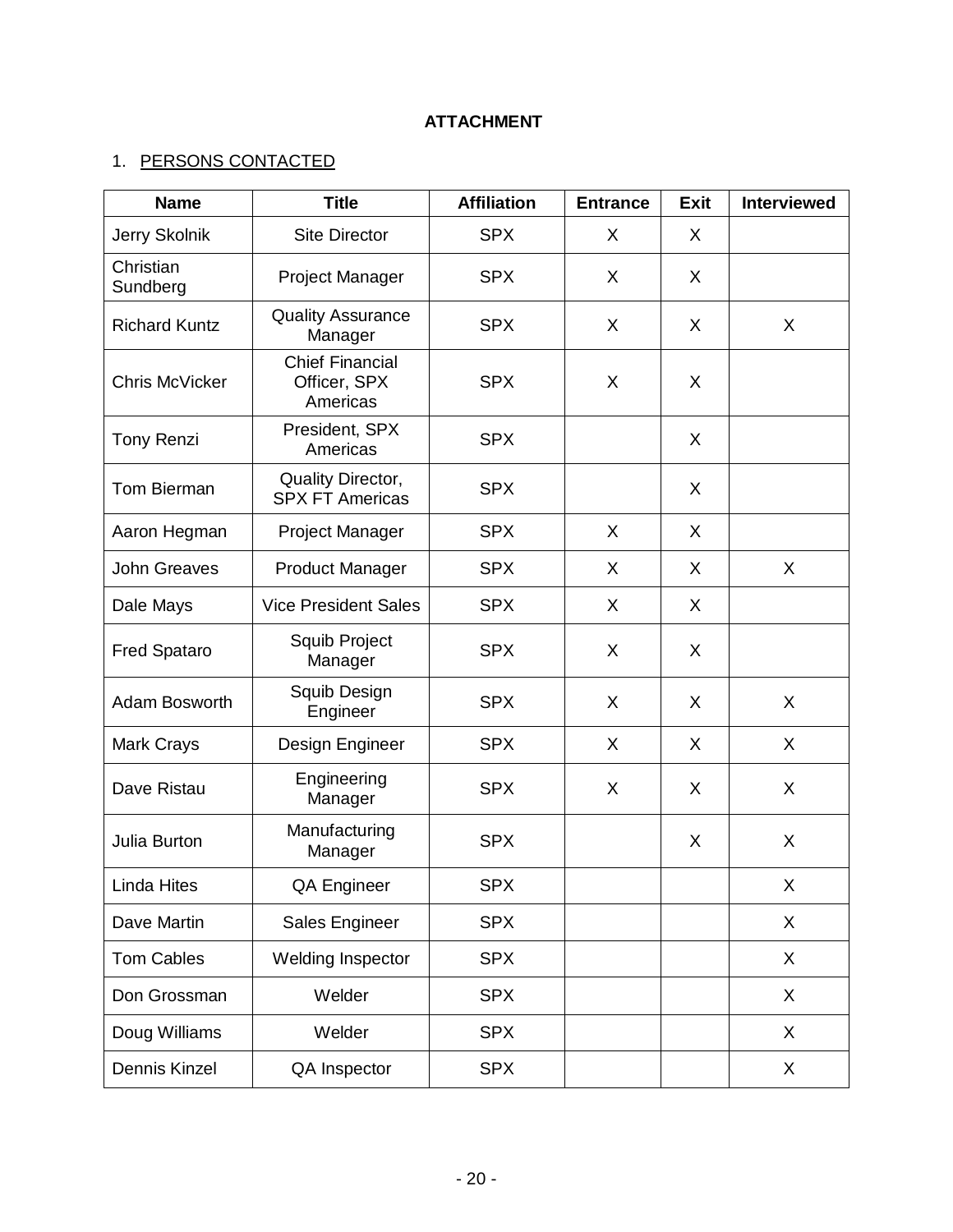| <b>Name</b>             | <b>Title</b>                                         | <b>Affiliation</b>                 | <b>Entrance</b> | <b>Exit</b> | <b>Interviewed</b> |
|-------------------------|------------------------------------------------------|------------------------------------|-----------------|-------------|--------------------|
| <b>Robert Wnek</b>      | Design Engineer                                      | <b>SPX</b>                         |                 |             | X                  |
| Curt Lipinski           | <b>NDE Level 1</b><br>Inspector for PT               | <b>SPX</b>                         |                 |             | X                  |
| <b>Floyd Porter</b>     | <b>NDE Level 3</b><br>Inspector for MT, PT<br>and RT | <b>SPX</b>                         |                 |             | X                  |
| Jamie Vasquez           | <b>Director Supplier</b><br><b>Quality Oversight</b> | Westinghouse                       | X               | X           |                    |
| <b>Gerald Riegel</b>    | Engineer                                             | Westinghouse                       | X               | X           |                    |
| <b>James Boltz</b>      | <b>Project Manager</b><br>Contractor                 | Westinghouse                       |                 |             | X                  |
| <b>Rachel Bottorff</b>  | <b>Product Engineer</b>                              | Westinghouse                       |                 |             | X                  |
| Daniel Cooper           | <b>Lead Auditor</b>                                  | <b>Global Quality</b><br>Assurance | X               | X           |                    |
| <b>Francis Riley</b>    | <b>Lead Auditor</b>                                  | <b>Global Quality</b><br>Assurance | X               | X           |                    |
| Yamir Diaz-<br>Castillo | <b>Team Lead</b>                                     | <b>NRC</b>                         | X               | X           |                    |
| <b>Edward Roach</b>     | <b>Branch Chief</b>                                  | <b>NRC</b>                         | X               | $\sf X$     |                    |
| Jeffrey Jacobson        | <b>Senior Operations</b><br>Engineer                 | <b>NRC</b>                         | X               | X           |                    |
| <b>Stacy Smith</b>      | <b>Operations Engineer</b>                           | <b>NRC</b>                         | X               | X           |                    |
| <b>Thomas Kendzia</b>   | <b>Operations Engineer</b>                           | <b>NRC</b>                         | X               | X           |                    |
| Thomas<br>Scarbrough    | Senior Mechanical<br>Engineer                        | <b>NRC</b>                         | Χ               | X           |                    |
| John Bartleman          | <b>Senior Construction</b><br>Inspector              | <b>NRC</b>                         | X               | X           |                    |
| Ma Xiang Rui            | Inspector                                            | China NNSA                         | X               | X           |                    |
| Jia Jenycui             | Inspector                                            | China NNSA                         | X               | X           |                    |

## 2. INSPECTION PROCEDURES USED

Inspection Procedure 36100, "Inspection of 10 CFR Part 21 and 50.55(e) Programs for Reporting Defects and Noncompliance," dated April 25, 2011.

Inspection Procedure 43002, "Routine Inspections of Nuclear Vendors," dated April 25, 2011.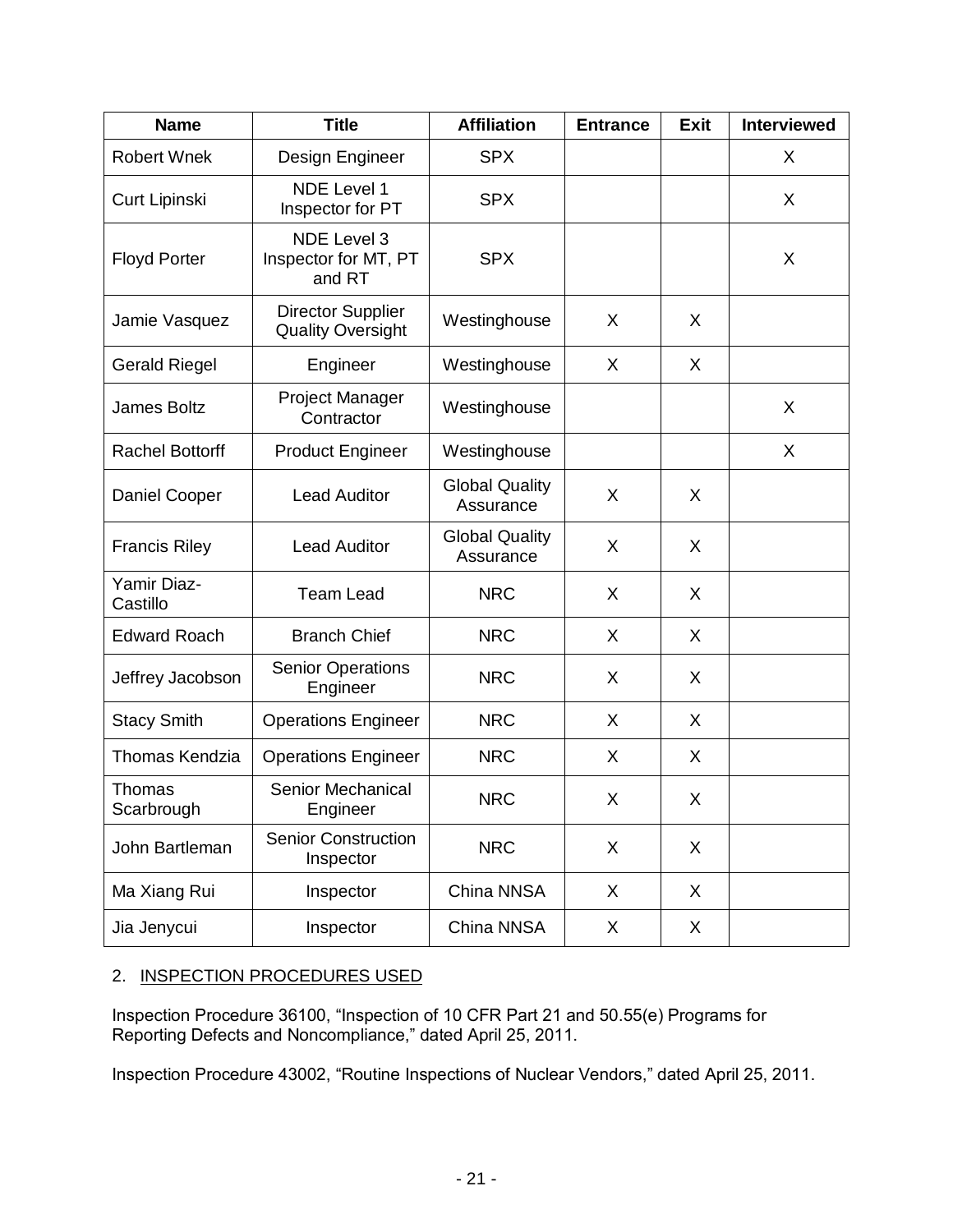Inspection Procedure 43004, "Inspection of Commercial-Grade Dedication Programs," dated April 25, 2011.

#### 3. LIST OF ITEMS OPENED, CLOSED, AND DISCUSSED

| Item Number          | <b>Status</b> | Type       | Description          |
|----------------------|---------------|------------|----------------------|
| 99900080/2012-201-01 | Open          | <b>NON</b> | <b>Criterion III</b> |
| 99900080/2012-201-02 | Open          | <b>NON</b> | <b>Criterion III</b> |
| 99900080/2012-201-03 | Open          | <b>NON</b> | <b>Criterion III</b> |
| 99900080/2012-201-04 | Open          | <b>NON</b> | <b>Criterion V</b>   |
| 99900080/2012-201-05 | Open          | <b>NON</b> | <b>Criterion IX</b>  |
| 99900080/2012-201-06 | Open          | <b>NON</b> | <b>Criterion XVI</b> |

#### 4. INSPECTIONS, TESTS, ANALYSES AND ACCEPTANCE CRITERIA

The NRC inspection team identified the following Inspections, Tests, Analyses, and Acceptance Criteria (ITAAC) related to the squib valves. These ITAAC are referenced in this section for future use by the NRC staff during the ITAAC closure process and by no means constitute that the ITAAC have been met and closed.

| AP1000 Design Control Document,<br>Tier 1, Revision 19 | Table 2.1.2-4 | I ITAAC 8.d and ITAAC 12 |
|--------------------------------------------------------|---------------|--------------------------|
| AP1000 Design Control Document,<br>Tier 1, Revision 19 | Table 2.2.3-4 | ITAAC 12                 |

#### 5. DOCUMENTS REVIEWED

- SPX Corporation Quality Assurance Manual, Sixth Edition, Revision 1, dated February 6, 2012
- Procedure 1-6.02, "Quality Assurance Administration and Responsibilities," Revision 1, dated January 14, 2012,
- Procedure 1-6.04, "Design Control," Revision 1, dated January 14, 2012
- Procedure 1-6.05, "Purchasing Control," Revision 1, dated January 14, 2012
- Procedure 1-6.06, "Instructions, Procedures and Drawings," Revision 1, dated January 14, 2012
- Procedure 1-6.07, "Document Control," Revision 1, dated January 14, 2012
- Procedure 1-6.08, "Control of Purchased Items and Services," Revision 1, dated January 14,2012
- Procedure 1-6.09, "Identification and Control of Items," Revision 1, dated January 14, 2012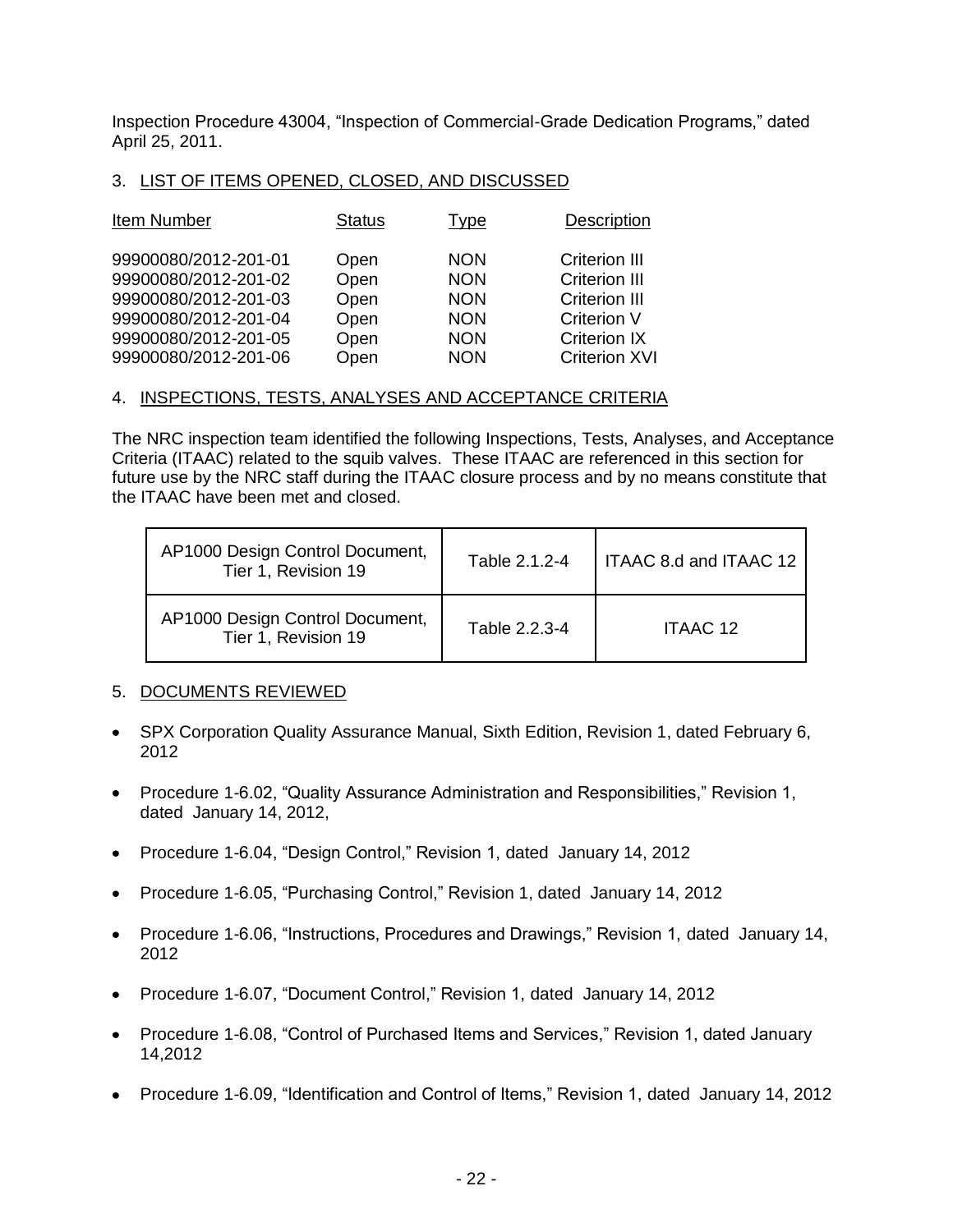- Procedure 1-6.10, "Control of Special Processes," Revision 1, dated January 14, 2012
- Procedure 1-6.11, "Inspection," Revision 1, dated January 14, 2012
- Procedure 1-6.12, "Test Control," Revision 1, dated January 14, 2012
- Procedure 1-6.13, "Control of Measuring and Test Equipment," Revision 1, dated January 14, 2012
- Procedure 1-6.14, "Handling, Storage, Shipping and Preservation," Revision 0, dated November 15, 2011
- Procedure 1-6.16, "Non-Conforming Materials or Items," Revision 1, dated January 14, 2012
- Procedure 1-6.17, "Corrective Action," Revision 1, dated January 14, 2012
- Procedure 1-6.18, "Quality Assurance Records," Revision 1, dated January 14, 2012
- Procedure 1-6.19, "Audits," Revision 1, dated January 14, 2012
- Procedure 1-6.21, "Identification, Evaluation, and Notification Requirements Per 10 CFR Part 21," Revision 1, dated January 14, 2012
- Engineering Procedure No. GT-12, "Sales Order Write-Up ASME SECTION III Orders," Revision 5, dated November 12, 2011
- Procedure No. GT-14,"Verification and Validation of Commercially Procured Software for Design Analysis for Safety Related and Section 3 Jobs", Revision 4, dated January 31, 2012
- Procedure No. 3.5.149, "Material Handling/Containment Controls Procedure," Revision 3, dated June 14, 2010
- Procedure No. 3.5.150, "Cleaning and Testing of Cleanliness Westinghouse AP1000 Usage," Revision 1, March 31, 2011
- Procedure No. 4.4.624, "Lot Acceptance Test Procedure, 8-inch HP Squib Valve," Revision 0, dated February 24, 2011
- Procedure No. 50-5.07.01, "Control and Inspection of Micrometers and Gages, "Revision 39, dated August 30, 2010
- Procedure No. 50-5.9.12, "Liquid Penetrant Inspection Solvent Removable Visible Dye Method," Revision 22, dated June 7, 2007
- Procedure No. 50-5.9.17, "Liquid Penetrant and Magnetic Particle Inspection Acceptance Standards," Revision 11, dated June 28, 2011
- Procedure No. 50-5.9.20, "Visual Inspection of Welds per ASME Section III and Section V, Revision 1," dated February 4, 2010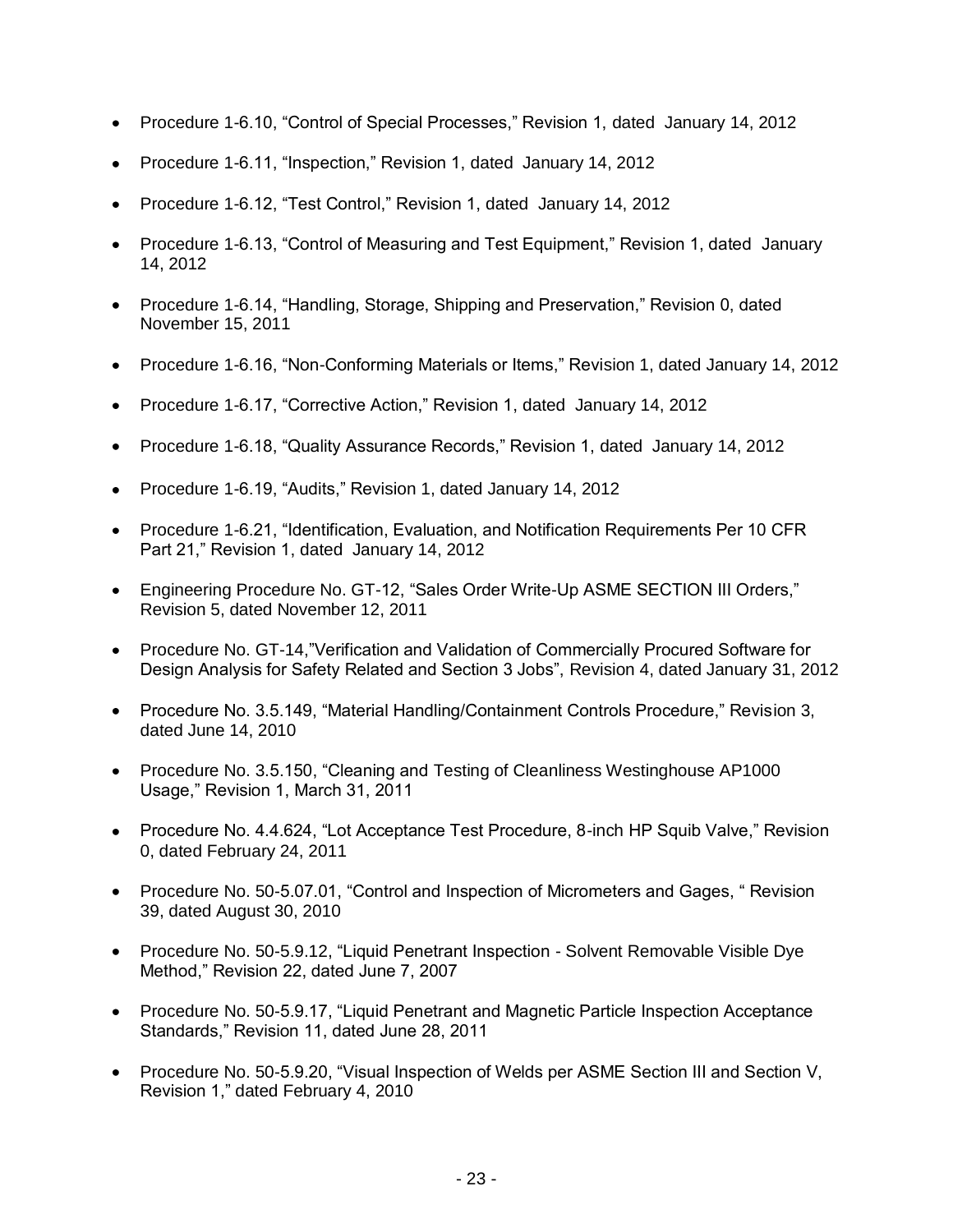- Procedure No. 50-5.24.10, "Processing Corrective Action Reports," Revision 6, dated February 8, 2012
- Procedure No. 50-5.27.17, "Work Instruction Inspectors (ASME Section III Controlled)," Revision 18, dated February 12, 2012
- Procedure No. 50-5.27.79, "Commercial Grade Dedication for Parts within and Attached to the Valve Assembly and for Services, " Revision 9, dated February 12, 2012
- Procedure No. 61-5.1, "Maintenance Material Handling Equipment," Revision 15, dated November 16, 2005
- Procedure No. 61-5.4, "Material Handling (Storage), Packaging and Shipping," Revision 9, dated August 21, 2006
- Assembly Procedure No. 1.2.446, "14-inch ADS Squib Valve," Revision 3, dated February 3, 2012
- Assembly Procedure No. 1.2.453, "8-inch LP Squib Valve," Revision 5, dated February 9, 2012
- Procedure 17399 (01) MP, "Manufacturing Procedure for the Initiator Assembly," Revision 0, dated September 23, 2009
- Procedure Qualification Record No. 38, dated April 30, 1980
- Welding Procedure Specification No. 20-881, Revision 2, dated December 28, 1982, with Addendum No. 1, Revision 2
- SPX Corporation Drawing No. D-403793, "14-inch Squib Valve Shear Cap Finished Machining," Revision 5, dated August 3, 2010
- SPX Corporation Drawing No. D-403097, "8-inch HP Piston Machining," Revision 5, dated April 15, 2010
- Sheet 1 of 2 of SPX Corporation Drawing No. D-405223," 8-inch [200] HP Squib Valve Critical Dimension," Revision 1, dated March 7, 2011
- Sheet 2 of 2 of SPX Corporation Drawing. No. D-405223," 8-inch [200] HP Squib Valve Critical Dimension," Revision 1, dated March 7, 2011
- SPX Design Report 10.2.189 8-inch Class 2500 Squib (Pyrotechnic Actuated) Valve, Revision 0, issued October 2010
- SPX Design Report 10.2.190, 8-inch Class 2500 Squib (Pyrotechnic Actuated) Valve, Revision 0, issued October 2010
- SPX Design Report 10.2.191, 14-inch Class 2500 Squib (Pyrotechnic Actuated) Valve, Revision 0, issued October 22, 2010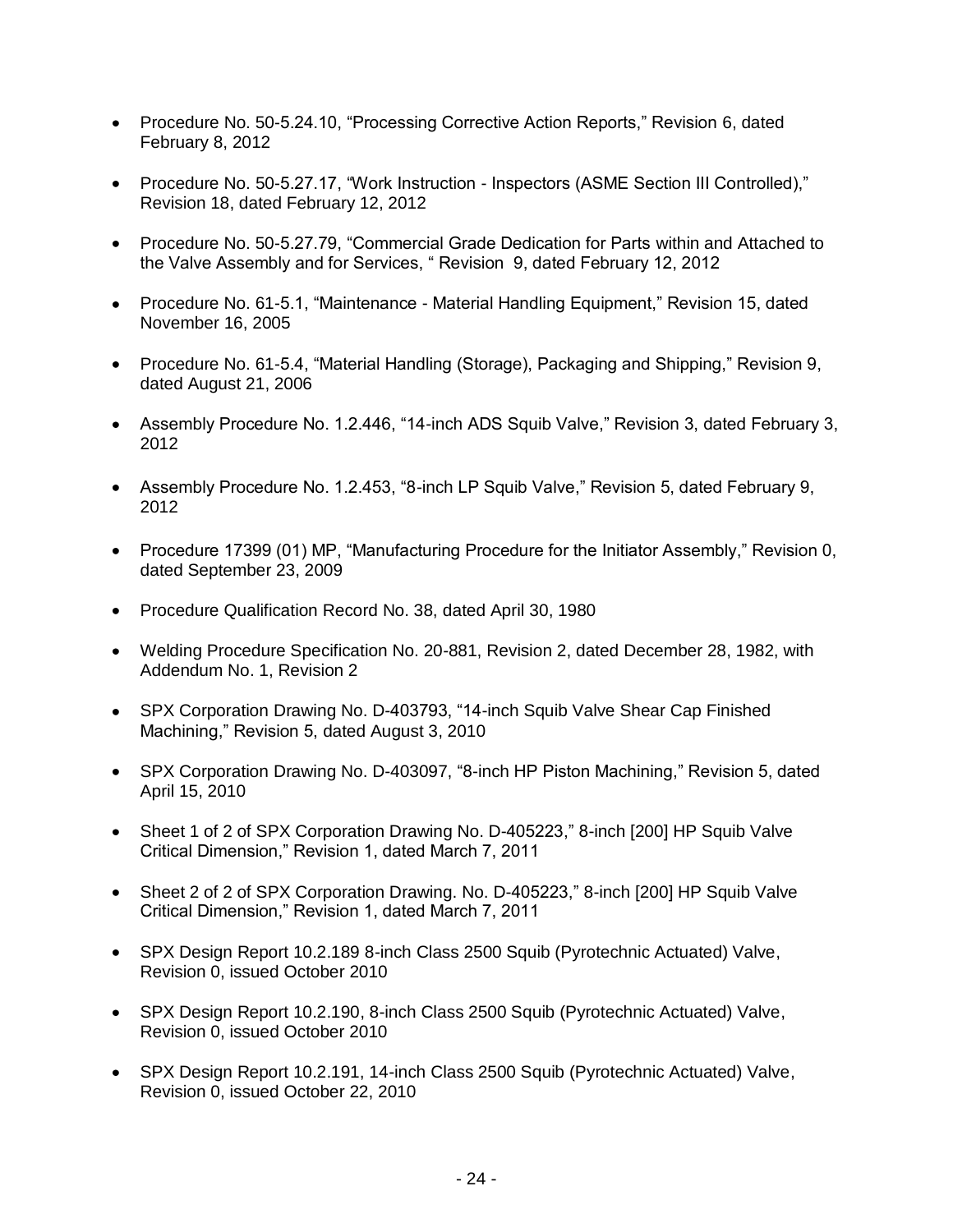- SPX Report No. 7.12.105 14" ADS Squib Valve Critical Dimensions, Revision 1, dated March 4, 2011
- SPX Report No. 7.12.106 8-inch HP-L Squib Valve Critical Dimensions, Revision 1, dated March 4, 2011
- SPX Report No. 7.12.107 8-inch HP-R Squib Valve Critical Dimensions, Revision 1, dated March 4, 2011
- SPX Report No. 7.12.108, 8-inch LP Squib Valve Critical Dimensions, Revision 1, dated March 4, 2011
- Dimensional inspection report for 14-inch Squib Valve Component, Part Serial No. 10-05, checked on August 30, 2011
- Dimensional inspection report for 14-inch Squib Valve Component, Part Serial No. 10-07, checked on August 25, 2011
- Dimensional inspection report for 14-inch Squib Valve Component, Part Serial No. 10-08, checked on August 25, 2011
- Dimensional inspection report for 14-inch Squib Valve Component, Part Serial No. 10-09, checked on August 30, 2011
- Dimensional inspection report for 14-inch Squib Valve Component, Part Serial No. 11-03, checked on February 14, 2012
- Dimensional inspection report for 14-inch Squib Valve Component, Part Serial No. 11-04, checked on February 14, 2012
- Dimensional inspection report for 14-inch Squib Valve Component, Part Serial No. 11-05, checked on February 14, 2012
- Dimensional inspection report for 14-inch Squib Valve Component, Part Serial No. 11-06, checked on February 14, 2012
- Inspection and Test Report "Special Part Hydro for an assembled 8-inch Squib Valve tested at 2485 psi and 9000 psi, Serial No. 0920-164447-2-1," tested on February 14, 2012
- Inspection and Test Report "Special Part Hydro for an assembled 14-inch Squib Valve tested at 450 psi and 9000 psi, Serial No. 0920-164447-3-1," tested on February 10, 2012
- SPX Test Report 10.4.368 (Revision 0, January 6, 2012), Functional Testing Squib (Pyrotechnic Actuated) Valve
- Inspection Report Data Sheet, "Part No: 403097 8-inch HP Piston Finish Machining." dated January 19, 2012
- Commercial Grade Dedication Instruction #17399400, dated February 10, 2012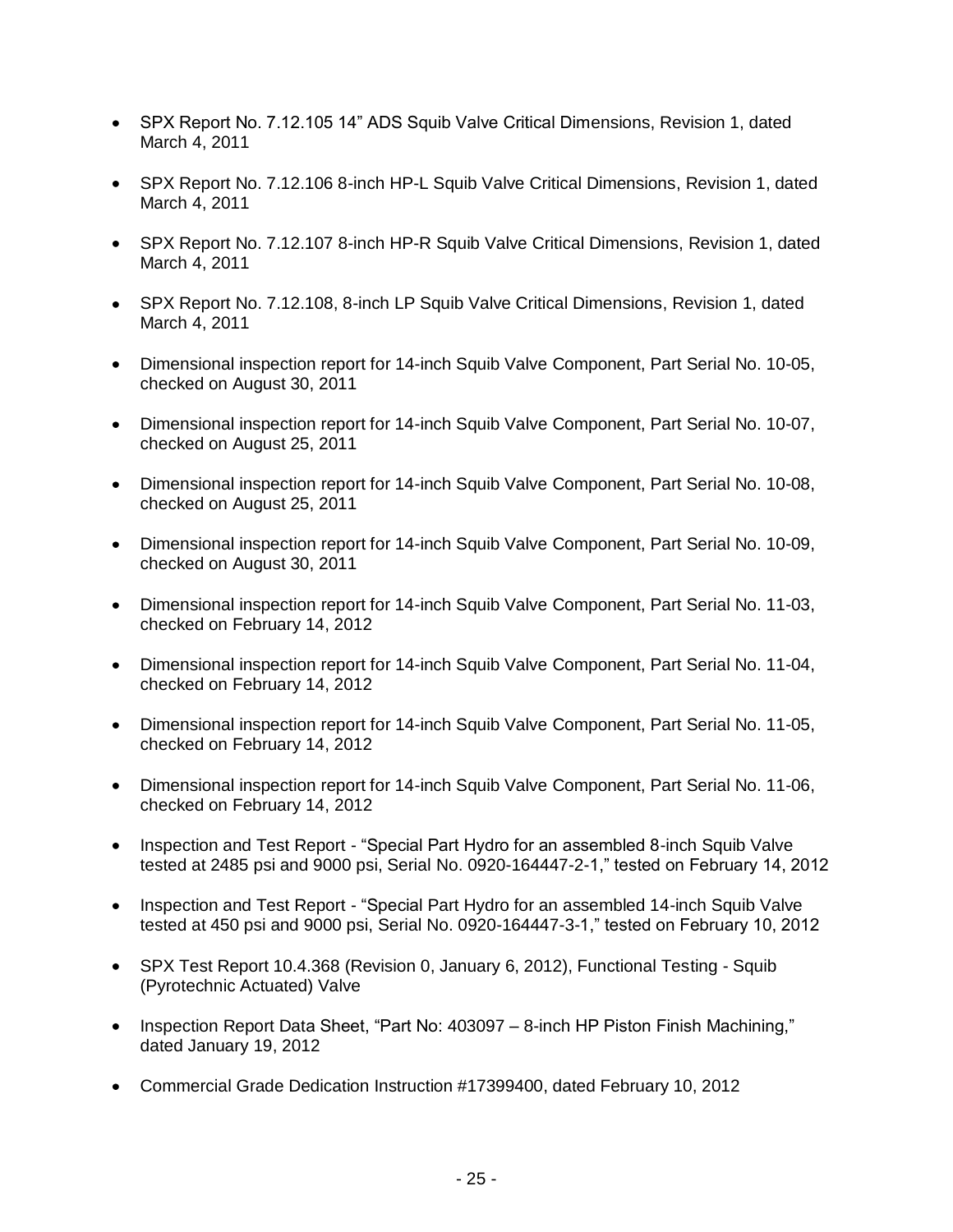- Safety Related Check List QC-86-398312, Revision 6
- Procedure 17399 (01) MP, "Manufacturing Procedure for the Initiator Assembly," Revision 0, dated September 23, 2009
- Westinghouse Design Specification APP-PV70-Z0-001 Squib (Pyrotechnic Actuated) Valves, ASME Boiler and Pressure Vessel Code, Section III Class 1, Revision 2, dated August 23, 2011
- Westinghouse Report APP-PV70-GRA-001 AP1000 Squib Valve Failure Modes and Effects Analysis (FMEA), Revision 1, issued April 2011
- Westinghouse Report APP-PV70-VDR-006 AP1000 Squib Valve Final Design Review Report, Revision 0, issued July 29, 2010
- Purchase Order (PO) No.4500298895, Westinghouse Electric Corporation Purchase Order to SPX Flow Control, March 30, 2009, Change Notice 8, June 28, 2011.
- PO No.4500298895, Westinghouse Electric Corporation Purchase Order to SPX Flow Control, March 30, 2009, Change Notice 10, June 28, 2011
- PO No.4500298895, Westinghouse Electric Corporation Purchase Order to SPX Flow Control, March 30, 2009, Change Notice 11, June 28, 2011
- PO 4500442785, Vendor Machine P/N 403097, 8" HP Piston, dated August 18, 2011
- Certificate of Conformance for the 8" Piston Squib for PO 4500442785
- Audit Report, "Reddog," dated March 31, 2011
- PO No. 4500256619, 8-inch Piston Material for P/N 403377III, dated June 1, 2010
- PO No. 450042785, 8-inch Piston for P/N 403087, dated August 18, 2011
- Performance Assessment, "Consolidated Power," dated August 19, 2011
- PO No. 4500306750, EGS Connector P/N V404394, dated October 10, 2007
- PO No. MCK291213, Inconel Bar for 14-inch Shear Caps P/N V400962R, dated December 16, 2010
- PO No. 4500330129, Vendor Machine for Shear Cap P/N D400961-HP-B, dated December 6, 2010
- PO No. 4500417675, Ultrasonic and Liquid Penetrant Shear Cap P/N 400961-HP-B, dated June 30, 2011
- PO No. 4500427481, Vendor Machine for 8-inch Shear Cap Side B P/N 403065, dated July 20, 2011